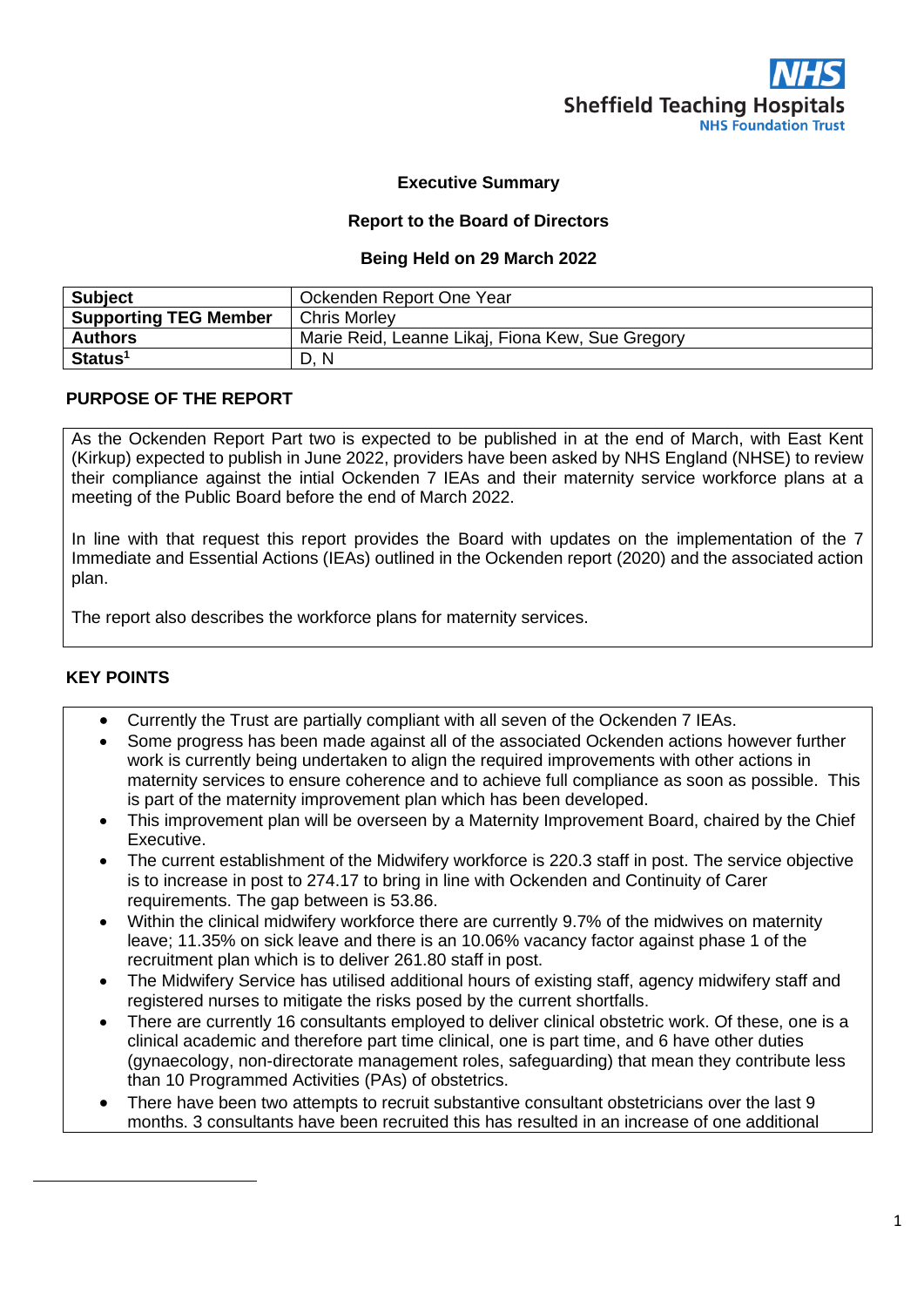consultant due to a resignation and recruitment to other roles that have required back filling. It is intended to attempt to recruit again in May 2022

## **IMPLICATIONS<sup>2</sup>**

|   |                                                    | <b>TICK AS APPROPRIATE</b> |
|---|----------------------------------------------------|----------------------------|
|   | Deliver the Best Clinical Outcomes                 |                            |
|   | <b>Provide Patient Centred Services</b>            |                            |
| 3 | <b>Employ Caring and Cared for Staff</b>           |                            |
|   | <b>Spend Public Money Wisely</b>                   |                            |
| 5 | Deliver Excellent Research, Education & Innovation |                            |
|   | Create a Sustainable Organisation                  |                            |

#### **RECOMMENDATIONS**

- To note and discuss the current compliance against the Ockenden IEAs and the plan for the outstanding actions to be delivered via the Maternity Improvement Plan.
- To note and discuss the current workforce plans for Maternity Services.

## **APPROVAL PROCESS**

| <b>Meeting</b>            | <b>Date</b>   | <b>Approved Y/N</b> |
|---------------------------|---------------|---------------------|
| <b>TEG</b>                | 16 March 2022 |                     |
| <b>Board of Directors</b> | 29 March 2022 |                     |

1 Status: A = Approval

 $A^*$  = Approval & Requiring Board Approval

 $D = Debate$ 

 $N = Note$ 

**INTRODUCTION** 2 Against the six aims of the STHFT Corporate Strategy 'Making a Difference – The next Chapter 2022-27'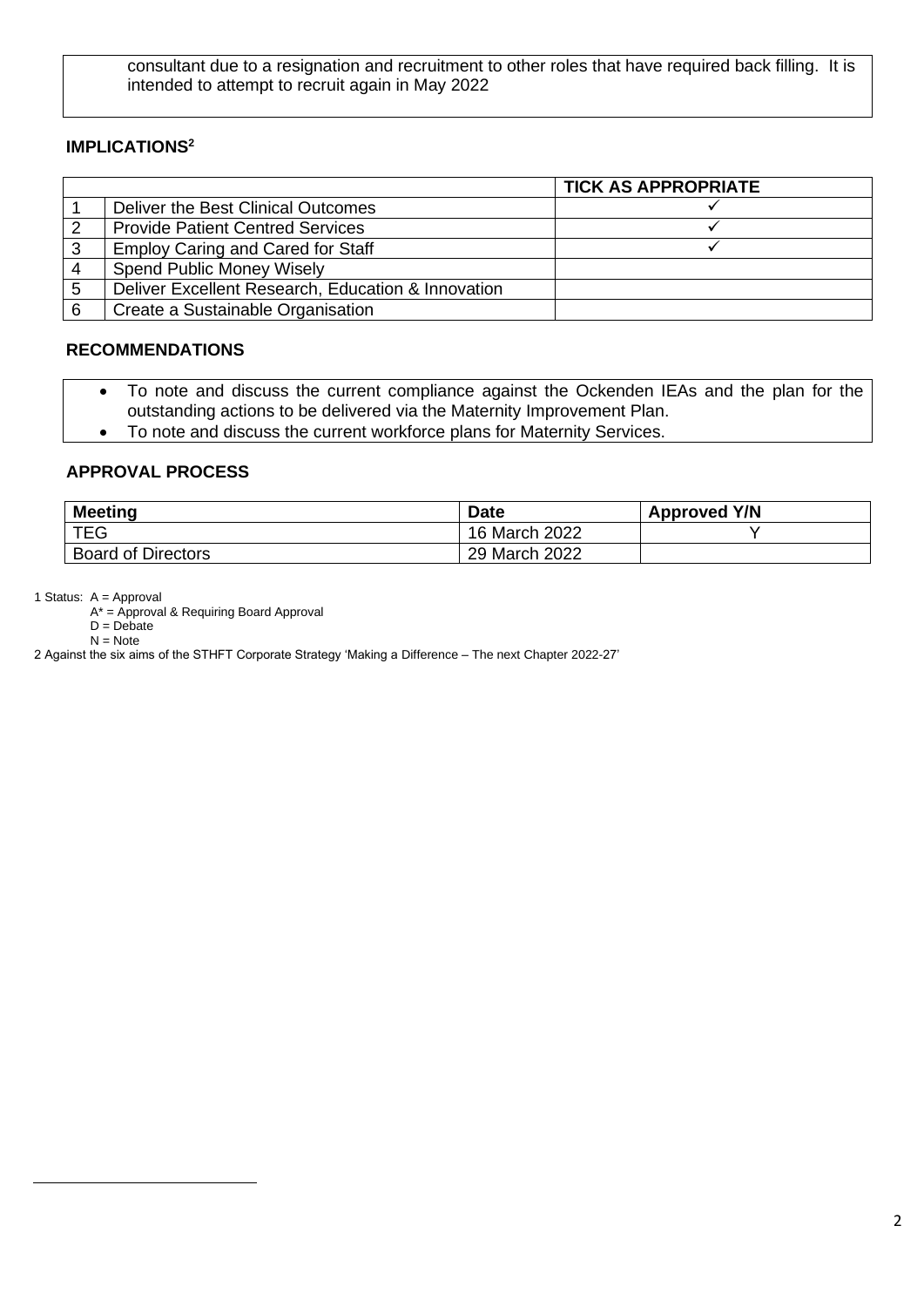The Ockenden's Report; Emerging Findings and Recommendations from the Independent Review of Maternity Services at the Shrewsbury and Telford Hospitals NHS Trust, was published on 11th December 2020. The Ockenden report resulted in 7 Immediate and Essential Actions (IEAS) (including the 12 clinical priorities). Ockenden Part two is expected to be published at the end of March, with East Kent (Kirkup) expected to publish in June 2022. Providers have therefore been asked by NHSE to review their compliance against the intial Ockenden 7 IEAs and their maternity service workforce plans at a meeting of the Public Board before the end of March 2022.

# **OCKENDEN REPORT (2020)**

• As detailed below, currently the Trust are partially compliant with all seven of the Ockenden 7 IEAs. The table highlights for each action, the elements where the Trust are compliant and what further work is required to achieve full compliance. In a number of areas this requires evidence to be gathered to demonstrate the effectiveness of existing practice. The plan for achieving full compliance is highlighted at Appendix 1, this plan is being integrated into the maternity improvement plan which has been developed to merge all the individual action plans for maternity services into one plan to ensure coherence and to achieve full compliance as soon as possible.

| 1) Enhanced Safety                                                                                                                                                                                                        | <b>Compliant element</b>                                                                                                                                       | <b>Element requiring further work to</b><br>become compliant                                                                                                                                                                                                                             |
|---------------------------------------------------------------------------------------------------------------------------------------------------------------------------------------------------------------------------|----------------------------------------------------------------------------------------------------------------------------------------------------------------|------------------------------------------------------------------------------------------------------------------------------------------------------------------------------------------------------------------------------------------------------------------------------------------|
| A plan to implement the Perinatal<br><b>Clinical Quality Surveillance Model</b>                                                                                                                                           | Dashboard reported monthly to Board<br>and Healthcare Governance Committee.                                                                                    | Recognise need to refine current<br>dashboard to ensure that the<br>dashboard is fully compliant with<br>NHSE guidance. This is part of the<br>Maternity services improvement<br>programme.                                                                                              |
| All maternity SIs are shared with Trust<br>boards at least monthly and the LMS,<br>in addition to reporting as required to<br>HSIB.                                                                                       | SI's reported to LMNS monthly and<br>HSIB reporting continues.                                                                                                 | Board reporting (including NHSE<br>minimal board measures) is part of the<br>Maternity services improvement<br>programme.                                                                                                                                                                |
| 2) Listening to Women and their<br>families                                                                                                                                                                               |                                                                                                                                                                |                                                                                                                                                                                                                                                                                          |
| Evidence that you have a robust<br>mechanism for gathering service user<br>feedback, and that you work with<br>service users through your Maternity<br>Voices Partnership (MVP) to<br>coproduce local maternity services. | Evidence of co-production with MVP<br>following feedback is available.                                                                                         | Formalising the mechanism for<br>feedback will form part of the MVP<br>work plan and is part of the Maternity<br>services improvement programme.                                                                                                                                         |
| Identification of an Executive Director<br>with specific responsibility for maternity<br>services and confirmation of a named<br>non-executive director who will support<br>the Board maternity safety champion.          | Non Executive Board Champion in place<br>and Executive Board member in place<br>and undertaking the role as Board Level<br>Maternity Safety Champions (BLMSC). | Further work being undertaken to<br>ensure both roles working to national<br>role descriptor, and undertaking all<br>activities as per CNST requirements,<br>and providing robust evidence of<br>current activities. This is part of the<br>Maternity services improvement<br>programme. |
| 3) Staff Training and working<br>together                                                                                                                                                                                 |                                                                                                                                                                |                                                                                                                                                                                                                                                                                          |
| Implement consultant led labour ward<br>rounds twice daily (over 24 hours) and<br>7 days per week                                                                                                                         | Labour ward rounds occur twice a day.                                                                                                                          |                                                                                                                                                                                                                                                                                          |

# **OCKENDEN 7 IEAs**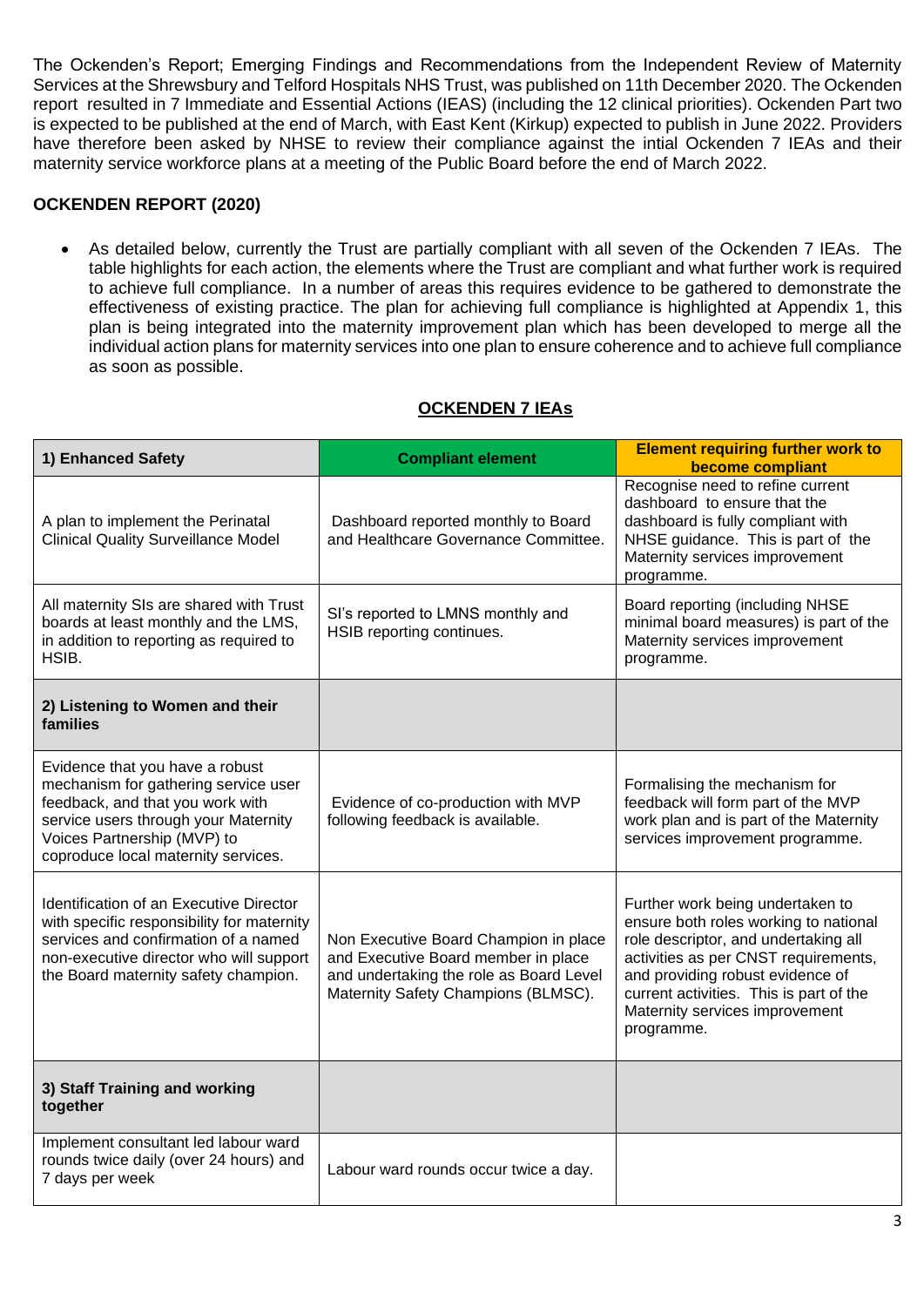| The report is clear that joint multi-<br>disciplinary training is vital. We are<br>seeking assurance that an MDT<br>training schedule is in place.                                                                                                                                                                  | Training schedule in place                                                                                                                                                                                                                   | The current TNA and training schedule<br>is being revised to incorporate the<br><b>Core Maternity Competency</b><br>Framework. The new TNA will be<br>specific to role and will be across the<br>MDT professions who work in<br>maternity services. Part of the<br>Maternity services improvement<br>programme. |
|---------------------------------------------------------------------------------------------------------------------------------------------------------------------------------------------------------------------------------------------------------------------------------------------------------------------|----------------------------------------------------------------------------------------------------------------------------------------------------------------------------------------------------------------------------------------------|-----------------------------------------------------------------------------------------------------------------------------------------------------------------------------------------------------------------------------------------------------------------------------------------------------------------|
| Confirmation that funding allocated for<br>maternity staff training is ringfenced.                                                                                                                                                                                                                                  | Funding received from LMNS for<br>training is ring fenced and all training<br>required is resourced from Maternity<br>Service budget.                                                                                                        | Need to agree the evidence required to<br>support this position.                                                                                                                                                                                                                                                |
| 4) Managing complex pregnancy                                                                                                                                                                                                                                                                                       |                                                                                                                                                                                                                                              |                                                                                                                                                                                                                                                                                                                 |
| All women with complex pregnancy<br>must have a named consultant lead,<br>and mechanisms to<br>regularly audit compliance must be in<br>place.                                                                                                                                                                      | Named consultants for women with<br>complex pregnancy in place,                                                                                                                                                                              | Audit not yet undertaken to<br>demonstrate compliance with this but<br>on the forward schedule.                                                                                                                                                                                                                 |
| Understand what further steps are<br>required by your organisation to<br>support the development of maternal<br>medicine specialist centres                                                                                                                                                                         | Maternal medicine centres are in<br>development and a West Yorkshire,<br>South Yorkshire and Bassetlaw, and<br>Humber Coast and Vale regional action<br>plan, action tracker and minutes of<br>meetings are available. (Not Trust<br>action) |                                                                                                                                                                                                                                                                                                                 |
| 5) Risk Assessment throughout<br>pregnancy                                                                                                                                                                                                                                                                          |                                                                                                                                                                                                                                              |                                                                                                                                                                                                                                                                                                                 |
| A risk assessment must be completed<br>and recorded at every contact. This<br>must also include ongoing review and<br>discussion of intended place of birth.<br>This is a key element of the<br>Personalised Care and Support Plan<br>(PSCP). Regular audit mechanisms<br>are in place to assess PCSP<br>compliance |                                                                                                                                                                                                                                              | Previous regional assessment<br>highlighted some compliance with this<br>standard, however risk assessment<br>tools and PCSP being reviewed as<br>part of the Maternity services<br>improvement programme.                                                                                                      |
|                                                                                                                                                                                                                                                                                                                     |                                                                                                                                                                                                                                              |                                                                                                                                                                                                                                                                                                                 |
| 6) Monitoring Fetal Wellbeing                                                                                                                                                                                                                                                                                       |                                                                                                                                                                                                                                              |                                                                                                                                                                                                                                                                                                                 |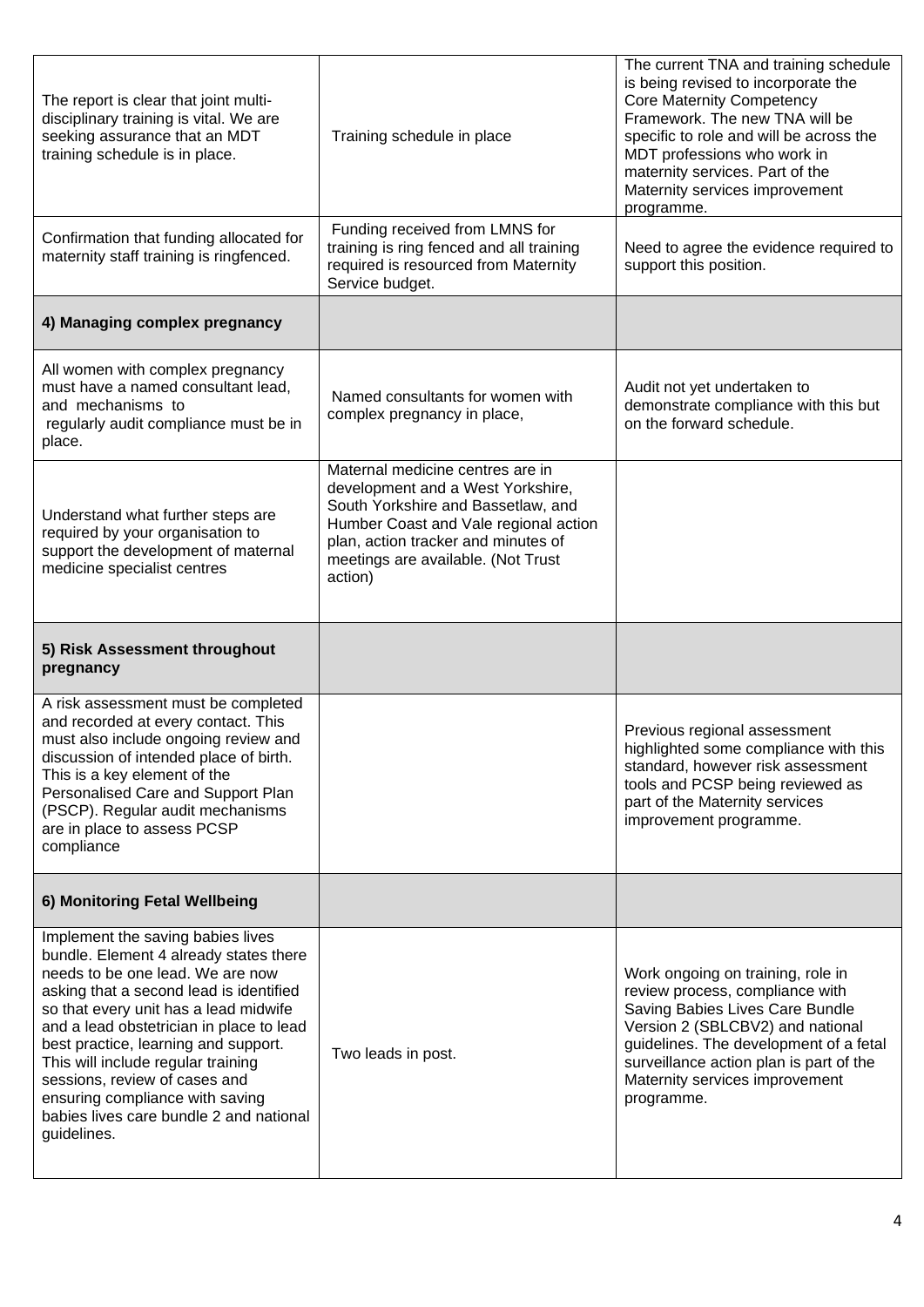| 7) Informed Consent                                                                                                                                                                                                                                              |                                                                                                       |                                                                                                                                                                          |
|------------------------------------------------------------------------------------------------------------------------------------------------------------------------------------------------------------------------------------------------------------------|-------------------------------------------------------------------------------------------------------|--------------------------------------------------------------------------------------------------------------------------------------------------------------------------|
| Every trust should have the pathways<br>of care clearly described, in written<br>information in formats consistent with<br>NHS policy and posted on the trust<br>website. An example of good practice<br>is available on the Chelsea and<br>Westminster website. | Previous regional assessment<br>highlighted that there is a range of<br>patient information available | Review of Trust website undertaken by<br>Maternity Voices Partnership showed<br>improvements needed. This is part of<br>the Maternity services improvement<br>programme. |

# **WORKFORCE PLANS**

# **Midwifery workforce**

The current Midwifery workforce staff in post is 220.3 WTE. The service objective is to increase in post to 274.17 to bring in line with Ockenden and Continuity of Carer requirements. The current gap is 53.86.

Within the clinical midwifery workforce there are currently 9.7% of the midwives on maternity leave; 11.35% on sick leave and there is an 10.06% vacancy factor against phase 1 of the recruitment plan which is to deliver 261.80 staff in post.

The Midwifery Service has utilised additional hours of existing staff, agency midwifery staff and registered nurses to mitigate the risks posed by the current shortfalls. The monthly nursing and midwifery staffing report contains details regarding both the planned and actual level of midwifery staffing achieved in Maternity services by individual ward areas.

In order to reach the required establishment of midwives, the Trust has undertaken international recruitment of midwives, so far 8 midwives out of an initial 15 have been identified and will be arriving in Sheffield during the Spring. It is recognised that these midwives will need longer to obtain their professional registration then their nursing equivalents, as the model of midwifery in the United Kingdom is different to most of the rest of the world. Coordination is taking place amongst the Trusts in South Yorkshire and Bassetlaw to identify and place the student midwives qualifying in September to try to ensure that they are recruited to the Trusts with the most vacancies in region. Whilst further midwives are being recruited, registered nurses have been deployed to undertake duties that require a registered professional but not necessarily a midwife, such as the administration of medicines. The areas where these nurses are able to provide the greatest support is on the post natal wards and in the Advanced Obstetric Care Unit, where women who have complex health or obstetric needs are cared for.

In recent years the role of maternity support worker has been developed nationally, Maternity services has already trained 11.56 Whole Time Equivalents and a further cohort of training is planned for this year. Ultimately, the aim will be that 10% of the required midwifery workforce will be maternity support workers.

Whilst there is a focus on recruiting new midwives, work is also being undertaken on retention, every midwife working in Maternity services has been offered a retention interview with a member of the Central Nursing team to understand their experience of working in the service and/or the opportunity to complete an online survey. The results of these interviews and survey are currently being collated and will be reported back to the directorate management team to enable them to develop plans to help retain the existing midwifery staff.

The latest report on midwifery staffing was discussed at the Human Resources and Organisational Development Committee in November 2021.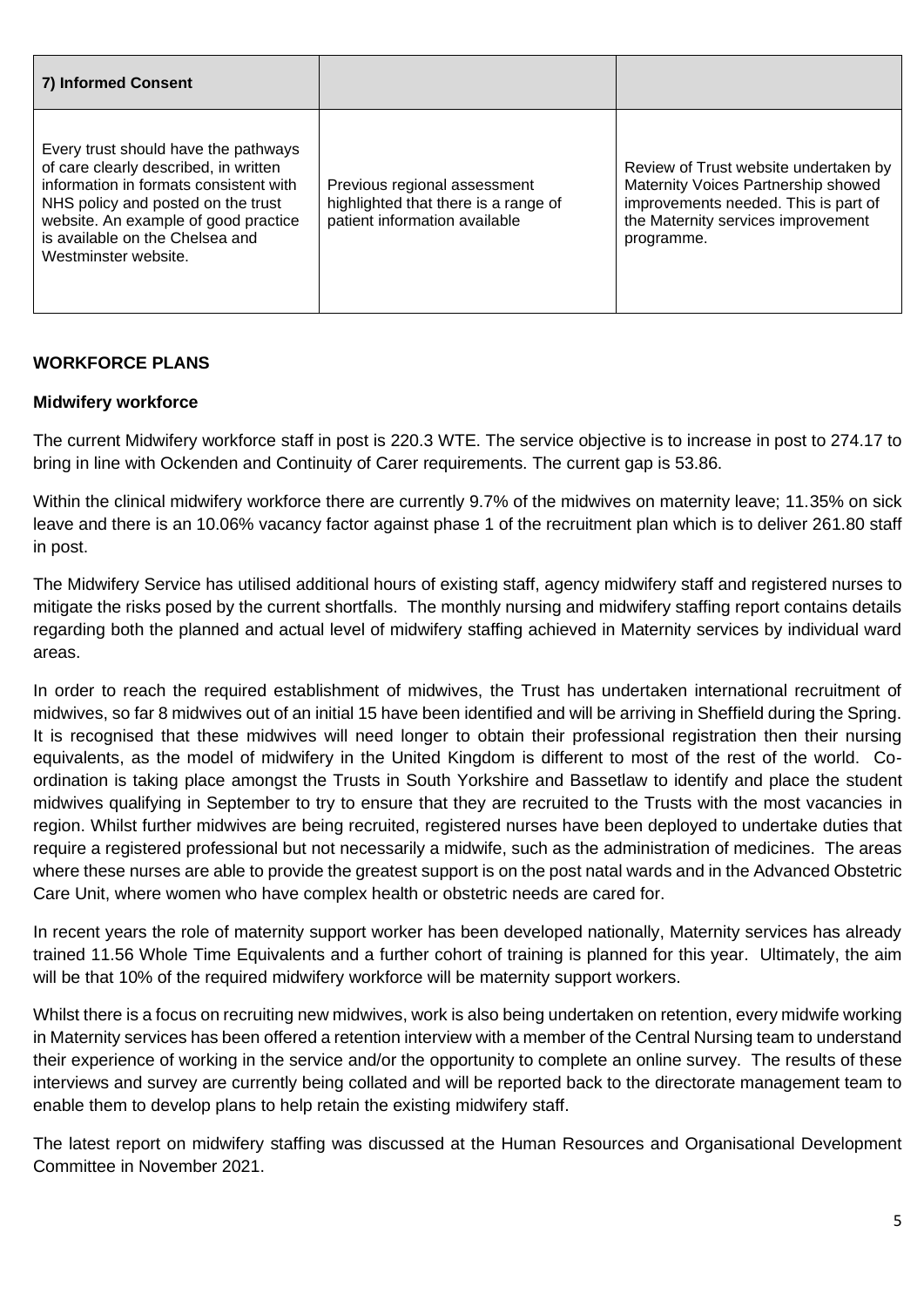## **Consultant Obstetric Workforce**

There are currently 16 consultants employed to deliver clinical obstetric work. Of these, one is a clinical academic and therefore part time clinical, one is part time, and 6 have other duties (gynaecology, non-directorate management roles, safeguarding) that mean they contribute less than 10 Programmed Activities (PAs) of obstetrics. Across the 16 consultants there are approximately 160 PAs allocated to obstetrics and support of the obstetric service.

There is one additional post that is funded and currently not appointed. There are two further posts that are agreed in principle but not funded and have been deferred to 22-23 as a cost pressure. Two consultants are on long term sick, one is on phased return after a substantial period of time away from work off and not working clinically, two are on maternity leave (until Oct 22 and Jan 23) (all on the resident night rota), and one part time consultant is on phased return (non-clinical). These are currently being backfilled by four consultant locums of whom two undertake resident nights.

There have been two attempts to recruit substantive consultant obstetricians over the last 9 months. 3 consultants have been recruited this has resulted in an increase of one additional consultant due to a resignation and recruitment to other roles that have required back filling.

It is intended to attempt to recruit again in May 2022. There is further change to staffing due to the development of maternal medicine centres that is highly likely to result in 0.6 WTE of an existing consultant being deployed to run this new service, which will mean there is a need for additional recruitment to that described above to retain the level of cover needed for the core obstetric service.

# **NEXT STEPS**

A submission of evidence related to current Ockenden compliance was submitted to the Regional Chief Nurse's office on 22<sup>nd</sup> February 2022 following a rapid deep dive request nationally into providers compliance.

Ensuring local system oversight of maternity services was a key element in the Ockenden review therefore progress was also shared and discussed with the LMNS/ ICS on 4<sup>th</sup> March 2022 as part of a confirm and challenge process. A prior confirm and challenge meeting was also held with the Deputy Regional Chief Midwife on 03.03.22.

The Board will receive a further update on Ockenden following the publication of Ockenden part two and this will include further updates on initial Ockenden compliance and action plans. A further extensive report must be submitted to the Regional Chief Midwife by 15<sup>th</sup> April 2022.

Plans are currently being arranged for the establishment of a Chief Executive Officer led board to oversee work on the maternity Improvement plan which will monitor progress against the key actions and the creation of a supporting steering group to lead on the five workstreams contained in the plan.

# **RECOMMENDATIONS**

- To note and discuss the current compliance against the Ockenden IEAs and the plan for the outstanding actions to be delivered via the Maternity Improvement Plan.
- To note and discuss the current workforce plans for Maternity Services.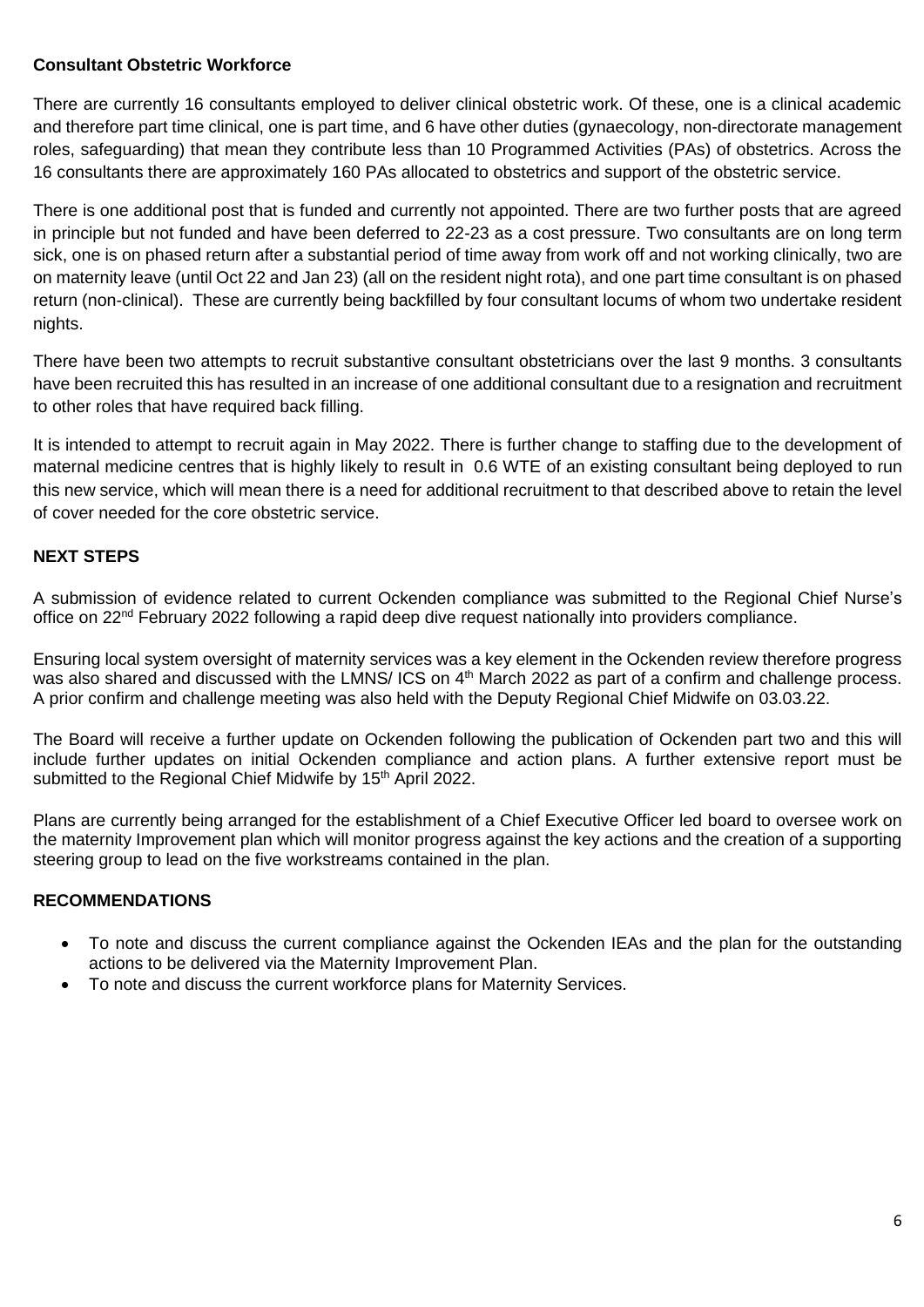# **APPENDIX 1 OCKENDEN ACTION PLAN (OUTSTANDING ACTIONS)**

| Problem or     |                                                                         | Improvement aim                                                                                     | <b>Action</b> |                                                                                                                            | Lead for each                | <b>Resource needed</b>                                                | <b>Target</b>      |
|----------------|-------------------------------------------------------------------------|-----------------------------------------------------------------------------------------------------|---------------|----------------------------------------------------------------------------------------------------------------------------|------------------------------|-----------------------------------------------------------------------|--------------------|
| concern        |                                                                         |                                                                                                     |               |                                                                                                                            | action                       |                                                                       | completion<br>date |
|                |                                                                         |                                                                                                     |               |                                                                                                                            | (job title)                  |                                                                       |                    |
| 1              | Immediate<br>and<br><b>Essential</b><br>Action 1:<br>Enhanced<br>Safety | <b>Maternity Dashboard</b><br>to LMNS every 3<br>months                                             | 1.1           | SOP required which<br>demonstrates how the trust<br>reports this both internally and<br>externally through the LMNS.       | <b>HOM</b>                   | SOP to be finalised and signed off at<br>Maternity Governance meeting | May 2022           |
|                |                                                                         |                                                                                                     | 1.2           | Submission of minutes and<br>organogram that shows how this<br>takes place.                                                | Midwifery<br><b>Director</b> | <b>LMS RPQOG minutes needed</b>                                       | <b>March 2022</b>  |
|                |                                                                         |                                                                                                     | 1.3           | Minutes and agendas to identify<br>regular review and use of<br>common data dashboards and<br>the response / actions taken | <b>HOM</b>                   | <b>Maternity Governance minutes</b><br>Directorate governance minutes | <b>June 2022</b>   |
| 2              |                                                                         | <b>External clinical</b><br>specialist opinion for<br>cases of intrapartum<br>fetal death, maternal | 2.1           | Policy or SOP which is in place<br>for involving external clinical<br>specialists in reviews.                              | Governance<br>Lead Midwife   | SOP to be finalised and signed off at<br>Maternity Governance meeting | May 2022           |
|                |                                                                         | death, neonatal<br>brain injury and<br>neonatal death                                               | 2.2           | Audit to demonstrate this takes<br>place.                                                                                  | Governance<br>Lead Midwife   | Minutes of SYB Perinatal Peer Review<br>Meeting                       | May 2022           |
| $\overline{3}$ |                                                                         | Maternity SI's to                                                                                   | 3.3           | Submit SOP                                                                                                                 | <b>HOM</b>                   |                                                                       | <b>March 2022</b>  |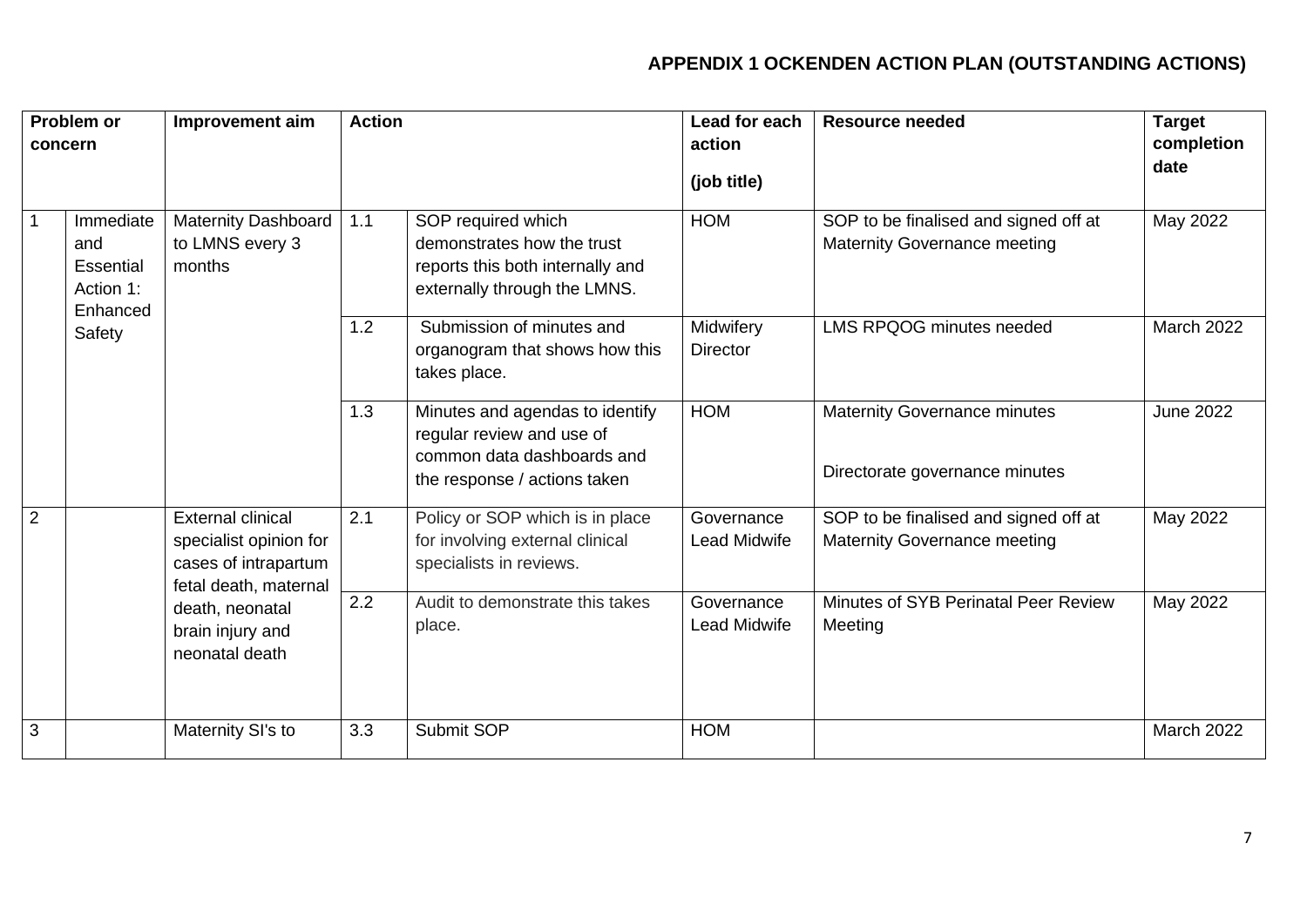| $\overline{4}$ | <b>Trust Board &amp; LMNS</b><br>every 3 months<br>Using the National<br><b>Perinatal Mortality</b>       | 4.1 | Audit of 100% of PMRT<br>completed demonstrating meeting                                                                          | Governance<br>Matron             | SOP to be finalised and signed off at<br>Maternity Governance meeting.<br>Gain/collate evidence of parents being<br>involved in process and kept up to date | March 2022                                                    |
|----------------|-----------------------------------------------------------------------------------------------------------|-----|-----------------------------------------------------------------------------------------------------------------------------------|----------------------------------|-------------------------------------------------------------------------------------------------------------------------------------------------------------|---------------------------------------------------------------|
|                | <b>Review Tool to</b><br>review perinatal<br>deaths                                                       |     | the required standard including<br>parents notified as a minimum<br>and external review.                                          |                                  | of delays.<br>Improve completion of reports and report<br>being shared with family in a timely<br>manner                                                    |                                                               |
|                |                                                                                                           |     |                                                                                                                                   | <b>Patient Safety</b><br>Manager |                                                                                                                                                             | <b>March 2022</b>                                             |
|                |                                                                                                           | 4.2 | Local PMRT report. PMRT Trust<br>board report. Submission of a<br>SOP that describes how parents<br>and women are involved in the | Governance<br>Matron             | SOP to be finalised and signed off at<br>Maternity Governance meeting.<br><b>Collate Trust Board minutes.</b>                                               | <b>March 2022</b><br>In draft $-$<br>Governance               |
|                |                                                                                                           |     | PMRT process as per the PMRT<br>guidance.                                                                                         | PA to Trust<br>Board/HOM         |                                                                                                                                                             | Meeting<br>agenda item<br>17/3/2022 for<br>formal sign<br>off |
| 6              | Reported 100% of<br>qualifying cases to<br>HSIB / NHS<br><b>Resolution's Early</b><br>Notification scheme | 6.1 | Audit showing compliance of<br>100% reporting to both HSIB and<br><b>NHSR Early Notification Scheme.</b>                          | Governance<br>Matron             | Queried via LMNS - awaiting response                                                                                                                        | Awaiting<br>confirmation<br>that this is<br>complete          |
| $\overline{7}$ | Plan to implement<br>the Perinatal Clinical                                                               | 7.1 | Full evidence of full<br>implementation of the perinatal                                                                          | Governance<br>Matron             | Minutes from PSQG and Trust Board.                                                                                                                          | <b>March 2022</b>                                             |

8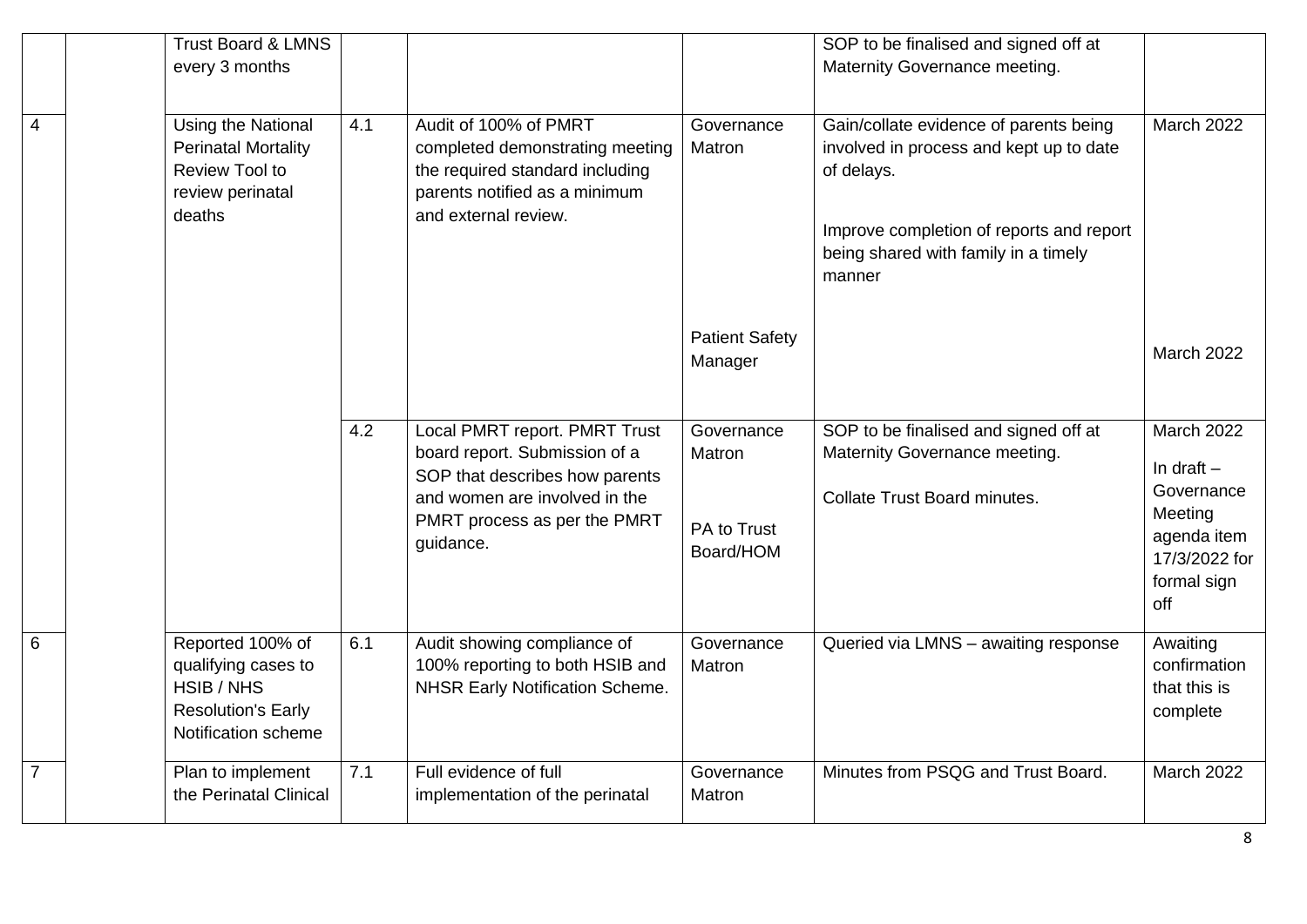|    | <b>Quality Surveillance</b><br>Model              |      | surveillance framework by June<br>2021.                                                                                                                                | PA to Trust<br><b>Board</b><br>Midwifery<br><b>Director</b>     | Risk management framework to be<br>finalised and approved.<br>MIA reports to be agreed and evidenced<br>at governance meetings. | <b>March 2022</b><br><b>March 2022</b> |
|----|---------------------------------------------------|------|------------------------------------------------------------------------------------------------------------------------------------------------------------------------|-----------------------------------------------------------------|---------------------------------------------------------------------------------------------------------------------------------|----------------------------------------|
|    |                                                   | 7.2  | LMS SOP and minutes that<br>describe how this is embedded in<br>the ICS governance structure and<br>signed off by the ICS.                                             | Governance<br>Matron<br>Governance<br>Facilitator               | SOP to be finalised and signed off at<br>Maternity Governance meeting.<br>Collate minutes.                                      | <b>March 2022</b><br><b>March 2022</b> |
|    |                                                   | 7.3  | Submit SOP and minutes and<br>organogram of organisations<br>involved that will support the<br>above from the trust, signed off<br>via the trust governance structure. | LMNS lead/<br>Governance<br>Matron<br>Governance<br>Facilitator | SOP to be finalised and signed off at<br>Maternity Governance meeting.<br>Collate minutes                                       | May 2022                               |
| 11 | Non-executive<br>director who has<br>oversight of | 11.1 | Evidence of how all voices are<br>represented:                                                                                                                         | Midwifery<br><b>Director</b>                                    | Minutes from Trust Board and Safety<br>Champions                                                                                | <b>July 2022</b>                       |
|    | maternity services                                | 11.2 | Evidence of link into MVP; any<br>other mechanisms                                                                                                                     | Midwifery<br><b>Director</b>                                    | MVP meeting minutes                                                                                                             | <b>July 2022</b>                       |
|    |                                                   | 11.3 | Evidence of NED sitting at trust<br>board meetings, minutes of trust<br>board where NED has contributed                                                                | Midwifery<br><b>Director</b>                                    | <b>Trust Board minutes</b>                                                                                                      | April 2022                             |
|    |                                                   | 11.4 | Evidence of ward to board and<br>board to ward activities e.g. NED<br>walk arounds and subsequent<br>actions                                                           | Midwifery<br><b>Director</b>                                    | Minutes and action log of safety<br>champions.                                                                                  | <b>July 2022</b>                       |
|    |                                                   |      |                                                                                                                                                                        |                                                                 | Minutes from Trust Board.                                                                                                       |                                        |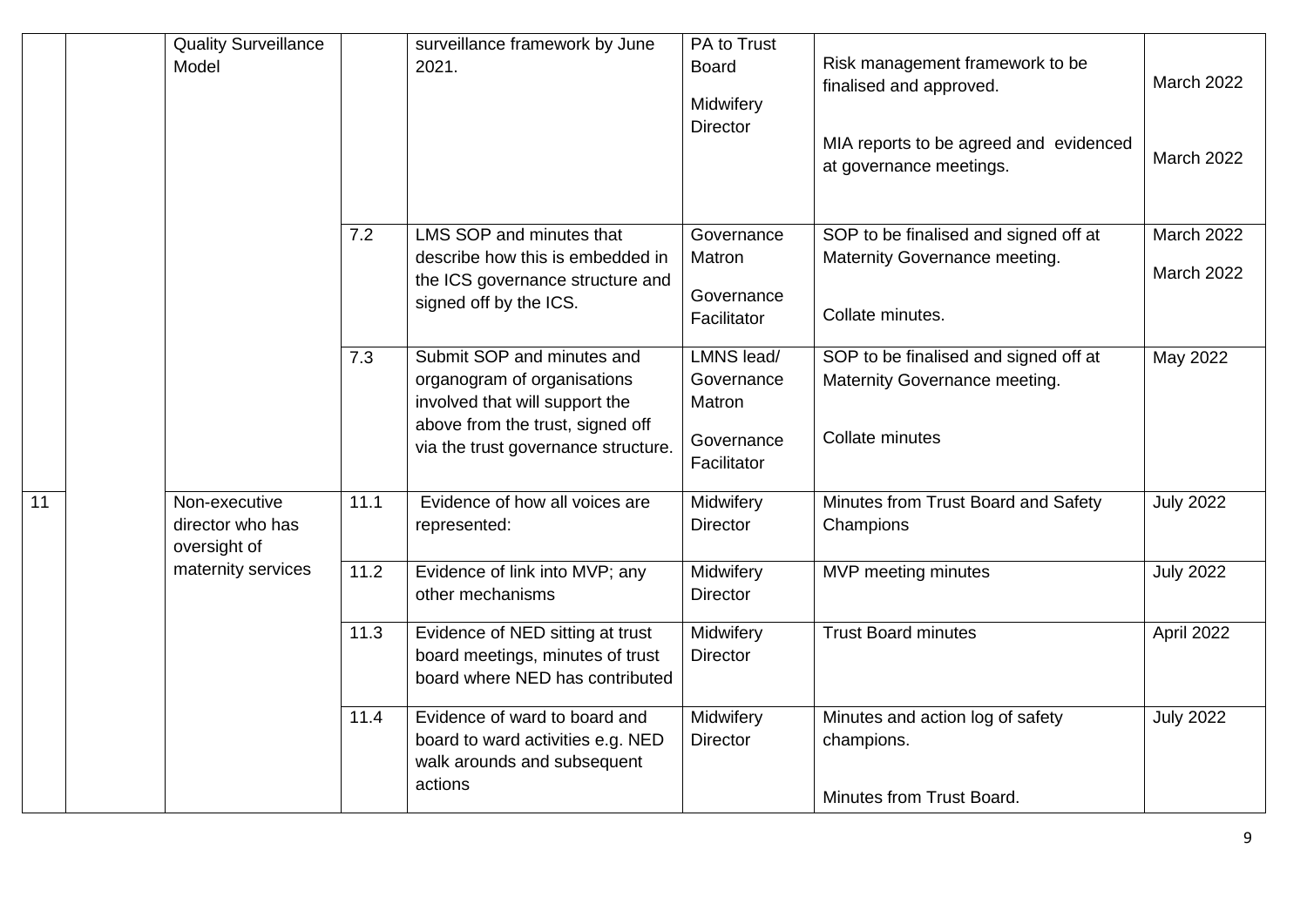|                 |                                                                                                                                                            | 11.6 | NED JD                                                                                                                                                                                                                        | Midwifery<br><b>Director</b>        | Gain NED JD                                                   | <b>July 2022</b>             |
|-----------------|------------------------------------------------------------------------------------------------------------------------------------------------------------|------|-------------------------------------------------------------------------------------------------------------------------------------------------------------------------------------------------------------------------------|-------------------------------------|---------------------------------------------------------------|------------------------------|
| $\overline{13}$ | Demonstrate<br>mechanism for<br>gathering service<br>user feedback, and<br>work with service<br>users through<br><b>Maternity Voices</b><br>Partnership to | 13.1 | Clear co-produced plan, with<br>MVP's that demonstrate that co<br>production and co-design of<br>service improvements, changes<br>and developments will be in place<br>and will be embedded by<br>December 2021.              | Safety and<br><b>Quality Matron</b> | Develop co-produced plan.<br>Collate evidence of co-design    | January 2023<br>January 2023 |
|                 | coproduce local<br>maternity services                                                                                                                      | 13.2 | Evidence of service user<br>feedback being used to support<br>improvement in maternity<br>services (E.G you said, we did,<br>FFT, 15 Steps)                                                                                   | Safety and<br><b>Quality Matron</b> | Changes made linked to FFT<br>15 steps report and action plan | <b>July 2022</b>             |
|                 |                                                                                                                                                            | 13.3 | Please upload your CNST<br>evidence of co-production. If<br>utilised then upload completed<br>templates for providers to<br>successfully achieve maternity<br>safety action 7. CNST templates<br>to be signed off by the MVP. | Safety and<br><b>Quality Matron</b> | Collate CNST evidence                                         | Sept. 2022                   |
| $\overline{14}$ | Trust safety<br>champions meeting                                                                                                                          | 14.1 | Action log and actions taken.                                                                                                                                                                                                 | <b>HOM</b>                          | Admin support                                                 | <b>March 2022</b>            |
|                 | bimonthly with Board<br>level champions                                                                                                                    | 14.2 | Log of attendees and core<br>membership.                                                                                                                                                                                      |                                     | Admin support                                                 | <b>March 2022</b>            |
|                 |                                                                                                                                                            | 14.3 | SOP that includes role descriptors<br>for all key members who attend<br>by-monthly safety meetings.                                                                                                                           |                                     | SOP signed off                                                | <b>March 2022</b>            |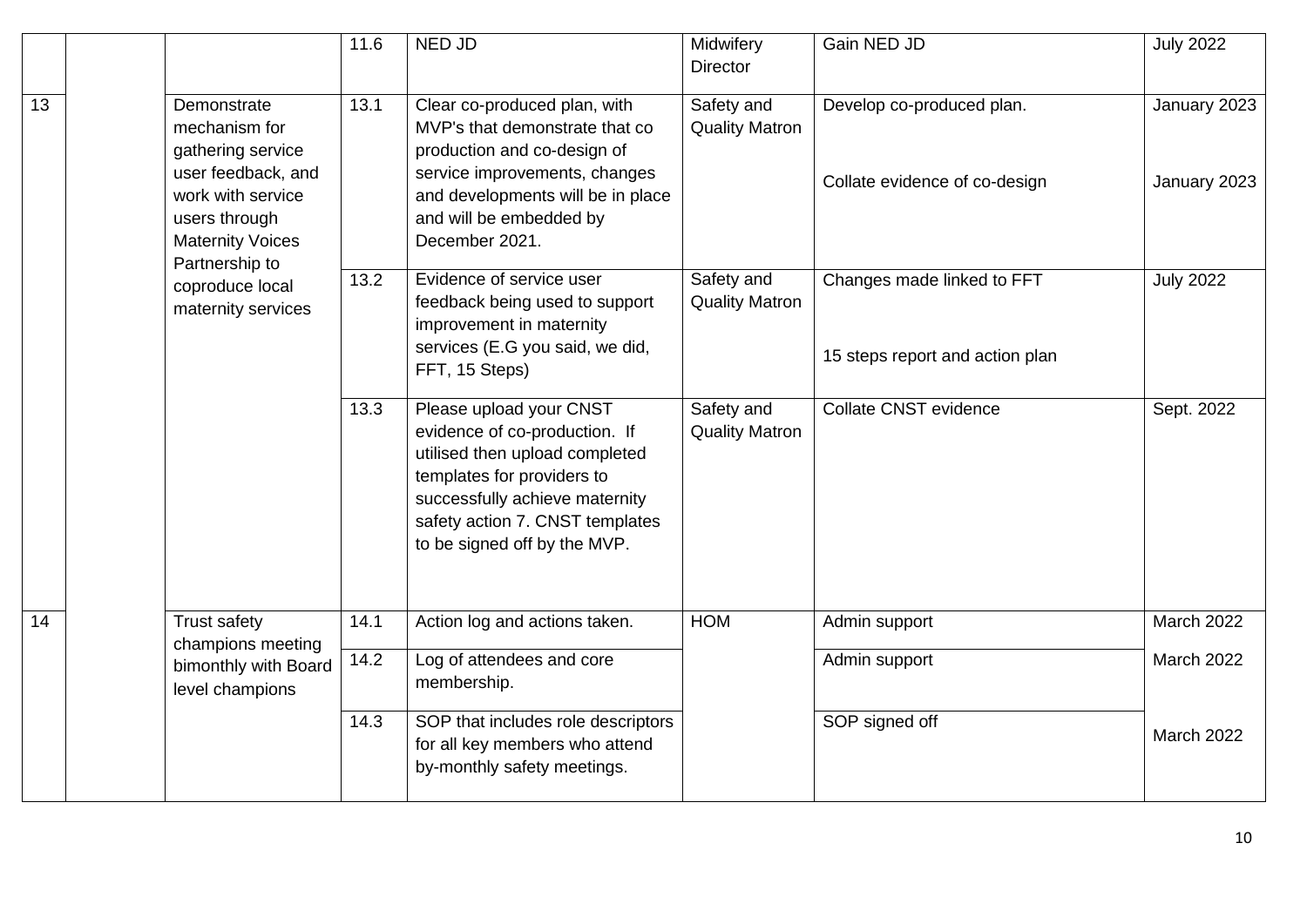| 15 |                                            | Evidence that you<br>have a robust<br>mechanism for<br>gathering service<br>user feedback, and<br>that you work with<br>service users<br>through your<br><b>Maternity Voices</b><br>Partnership (MVP)<br>to coproduce local<br>maternity services. | 15.1 | Clear co-produced plan, with<br>MVP's that demonstrate that co-<br>production and co-design of all<br>service improvements, changes<br>and developments will be in place<br>and will be embedded by<br>December 2021. | Safety and<br><b>Quality Matron</b>                              | Develop co-produced plan.<br>Collate evidence of co-design                                | January 2023     |
|----|--------------------------------------------|----------------------------------------------------------------------------------------------------------------------------------------------------------------------------------------------------------------------------------------------------|------|-----------------------------------------------------------------------------------------------------------------------------------------------------------------------------------------------------------------------|------------------------------------------------------------------|-------------------------------------------------------------------------------------------|------------------|
| 16 |                                            | Non-executive<br>director support the<br>Board maternity<br>safety champion                                                                                                                                                                        | 16.1 | Evidence of participation and<br>collaboration between ED, NED<br>and Maternity Safety Champion,<br>e.g., evidence of raising issues at<br>trust board, minutes of trust board<br>and evidence of actions taken       | <b>Board Level</b><br>Safety<br>Champion /<br><b>Chief Nurse</b> | Ensure NED is aware of requirement<br>Minutes of Trust Board<br>Evidence of actions taken | <b>July 2022</b> |
|    |                                            |                                                                                                                                                                                                                                                    | 16.3 | Role descriptors                                                                                                                                                                                                      | <b>Board Level</b><br>Safety<br>Champion /<br><b>Chief Nurse</b> | Role descriptor agreed by Trust Board                                                     | <b>July 2022</b> |
| 17 | Immediate<br>and<br>essential<br>action 3: | Multidisciplinary<br>training and working<br>occurs. Evidence<br>must be externally                                                                                                                                                                | 17.1 | A clear trajectory in place to meet<br>and maintain compliance as<br>articulated in the TNA.                                                                                                                          | Midwifery<br><b>Education lead</b>                               | Updated trajectory                                                                        | <b>June 2022</b> |
|    | <b>Staff</b><br>Training                   | validated through                                                                                                                                                                                                                                  | 17.2 | LMNS reports showing regular<br>review of training data<br>(attendance, compliance                                                                                                                                    | Midwifery<br><b>Education lead</b>                               | Minutes from LMNS meetings                                                                | <b>June 2022</b> |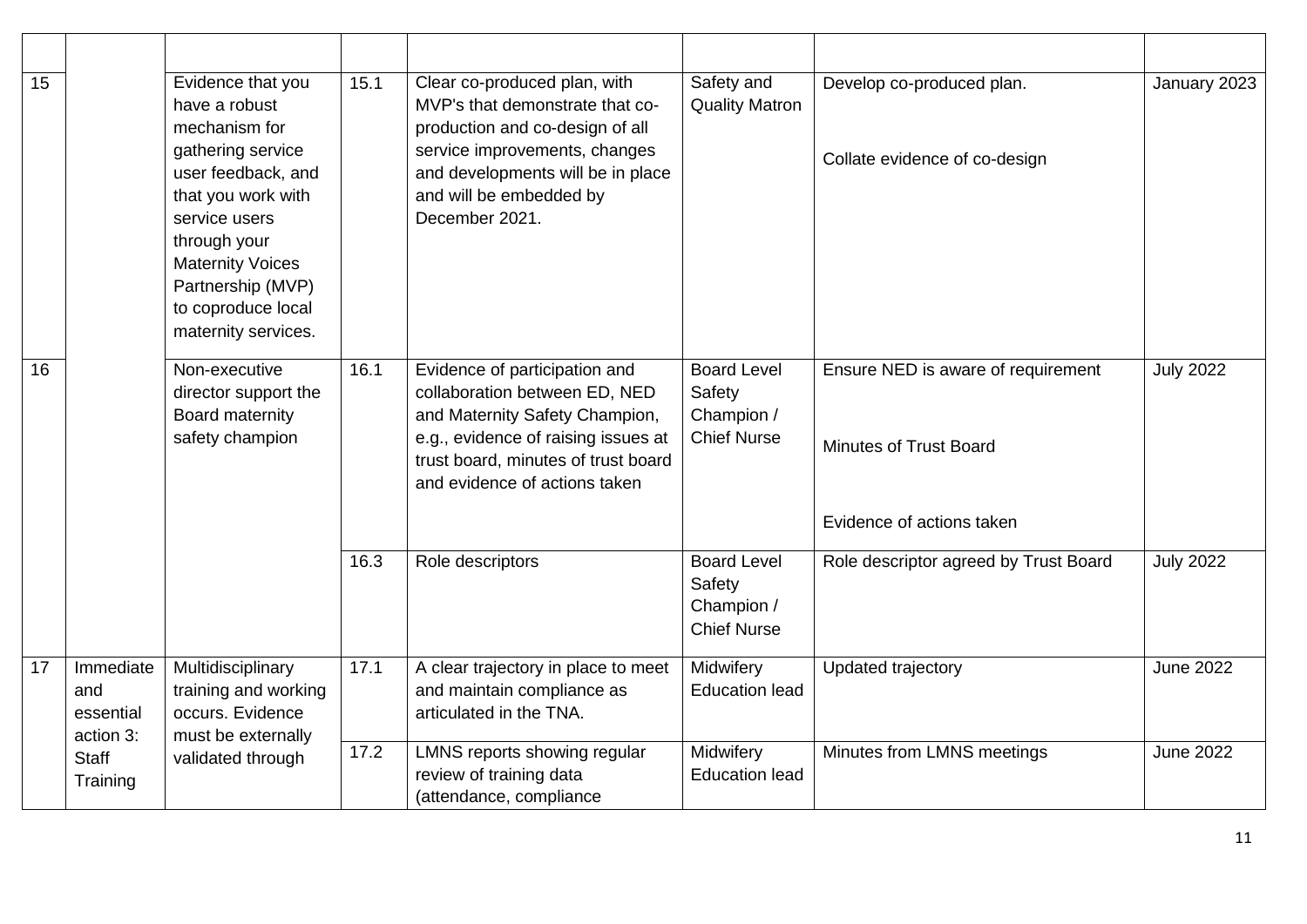| and<br>Working<br>Together |  | the LMNS, 3 times a<br>year.                                                                            | 17.3 | coverage) and training needs<br>assessment that demonstrates<br>validation describes as checking<br>the accuracy of the data.<br>Submit evidence of training                                                                  | Midwifery                          | Training sessions attendance records | <b>June 2022</b> |
|----------------------------|--|---------------------------------------------------------------------------------------------------------|------|-------------------------------------------------------------------------------------------------------------------------------------------------------------------------------------------------------------------------------|------------------------------------|--------------------------------------|------------------|
|                            |  |                                                                                                         |      | sessions being attended, with<br>clear evidence that all MDT<br>members are represented for<br>each session.                                                                                                                  | <b>Education lead</b>              |                                      |                  |
|                            |  |                                                                                                         | 17.4 | Submit training needs analysis<br>(TNA) that clearly articulates the<br>expectation of all professional<br>groups in attendance at all MDT<br>training and core competency<br>training. Also aligned to NHSR<br>requirements. | Midwifery<br><b>Education lead</b> | <b>TNA</b> finalised                 | <b>June 2022</b> |
|                            |  |                                                                                                         | 17.5 | Where inaccurate or not meeting<br>planned target what actions and<br>what risk reduction mitigations<br>have been put in place.                                                                                              | <b>HOM</b>                         | <b>Collate Trust Board papers</b>    | <b>June 2022</b> |
| 18                         |  | Twice daily<br>consultant-led and<br>present<br>multidisciplinary<br>ward rounds on the<br>labour ward. | 18.1 | Evidence of scheduled MDT ward<br>rounds taking place since<br>December, twice a day, day &<br>night. 7 days a week (e.g. audit of<br>compliance with SOP)                                                                    | Labour Ward<br>Matron              | <b>Ward Round registers</b>          | <b>June 2022</b> |
| 19                         |  | <b>External funding</b><br>allocated for the<br>training of maternity                                   | 19.1 | Confirmation from Directors of<br>Finance                                                                                                                                                                                     | Operations<br><b>Director</b>      | Director of Finance statement        | April 2022       |
|                            |  | staff, is ring-fenced                                                                                   | 19.2 | <b>Evidence from Budget</b><br>statements.                                                                                                                                                                                    | Operations<br><b>Director</b>      | Training budget statements           | April 2022       |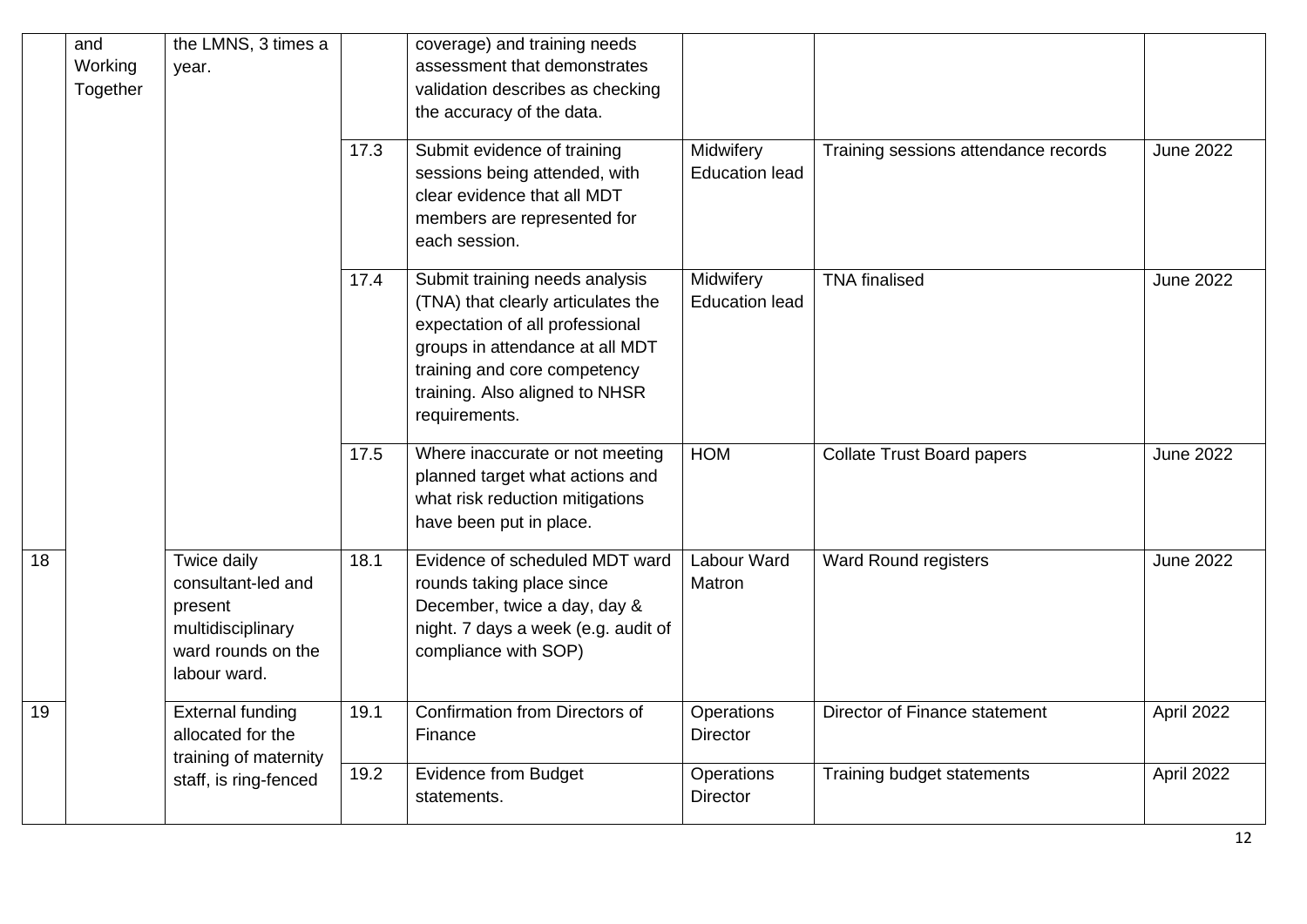|                 | and used for this<br>purpose only                                                                           | 19.3 | Evidence of funding received and<br>spent.                                                                                                                                                                                                                                                                                                              | Operations<br><b>Director</b>      | <b>Budget statements</b>     | April 2022                               |
|-----------------|-------------------------------------------------------------------------------------------------------------|------|---------------------------------------------------------------------------------------------------------------------------------------------------------------------------------------------------------------------------------------------------------------------------------------------------------------------------------------------------------|------------------------------------|------------------------------|------------------------------------------|
|                 |                                                                                                             | 19.5 | MTP spend reports to LMS                                                                                                                                                                                                                                                                                                                                | Operations<br><b>Director</b>      | <b>LMNS</b> minutes          | April 2022                               |
| $\overline{21}$ | 90% of each<br>maternity unit staff<br>group have attended<br>an 'in-house' multi-<br>professional          | 21.1 | A clear trajectory in place to meet<br>and maintain compliance as<br>articulated in the TNA.                                                                                                                                                                                                                                                            | Midwifery<br><b>Education lead</b> | Updated trajectory           | Submitted to<br><b>TEG March</b><br>2022 |
|                 | maternity<br>emergencies training<br>session                                                                | 21.3 | LMNS reports showing regular<br>review of training data<br>(attendance, compliance<br>coverage) and training needs<br>assessment that demonstrates<br>validation describes as checking<br>the accuracy of the data. Where<br>inaccurate or not meeting planned<br>target what actions and what risk<br>reduction mitigations have been<br>put in place. | <b>HOM</b>                         | <b>LMNS Minutes</b>          | <b>June 2022</b>                         |
| $\overline{22}$ | Implement<br>consultant led labour<br>ward rounds twice<br>daily (over 24 hours)<br>and 7 days per<br>week. | 22.1 | Evidence of scheduled MDT ward<br>rounds taking place since<br>December 2020 twice a day, day<br>& night; 7 days a week (E.G audit<br>of compliance with SOP)                                                                                                                                                                                           | <b>Labour Ward</b><br>Matron       | Audit of compliance with SOP | <b>June 2022</b>                         |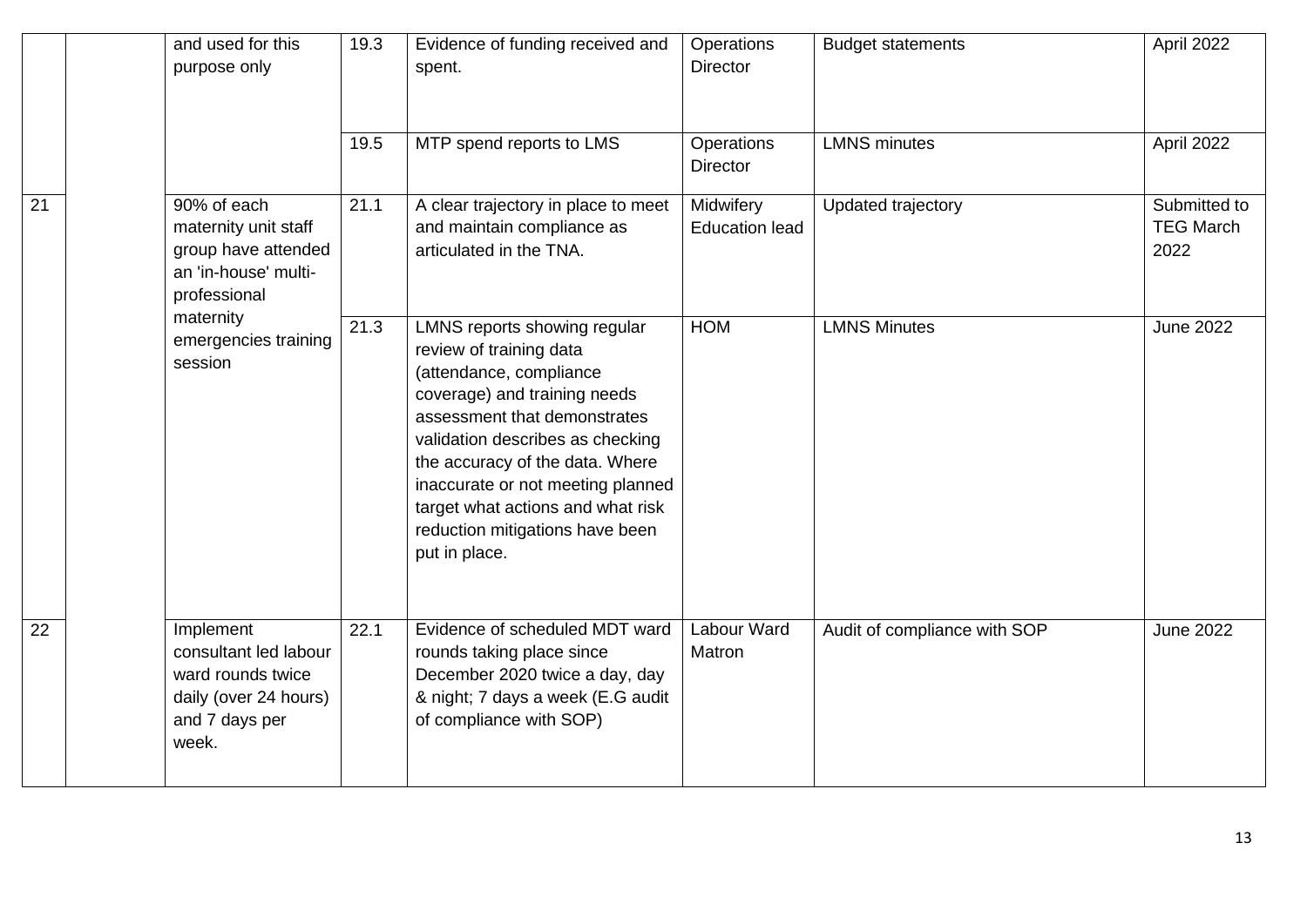| $\overline{23}$ |                                                                                | The report is clear<br>that joint multi-<br>disciplinary training<br>is vital, and therefore<br>we will be publishing<br>further guidance<br>shortly which must<br>be implemented. In<br>the meantime we<br>are seeking<br>assurance that a<br><b>MDT</b> training<br>schedule is in place | 23.2 | LMNS reports showing regular<br>review of training data<br>(attendance, compliance<br>coverage) and training needs<br>assessment that demonstrates<br>validation described as checking<br>the accuracy of the data.                                  | <b>PMO</b>                              | See 21.3                                                                                                           | <b>June 2022</b>                        |
|-----------------|--------------------------------------------------------------------------------|--------------------------------------------------------------------------------------------------------------------------------------------------------------------------------------------------------------------------------------------------------------------------------------------|------|------------------------------------------------------------------------------------------------------------------------------------------------------------------------------------------------------------------------------------------------------|-----------------------------------------|--------------------------------------------------------------------------------------------------------------------|-----------------------------------------|
| 24              | Immediate<br>and<br>essential<br>action 4:<br>Managing<br>Complex<br>Pregnancy | Links with the<br>tertiary level<br><b>Maternal Medicine</b><br>Centre & agreement<br>reached on the<br>criteria for those<br>cases to be<br>discussed and /or<br>referred to a                                                                                                            | 24.1 | Audit that demonstrates referral<br>against criteria has been<br>implemented that there is a<br>named consultant lead, and early<br>specialist involvement and that a<br>Management plan that has been<br>agreed between the women and<br>clinicians | System action                           | Continue work to develop MMC.<br>Once in place ensure women are<br>referred as required.<br>Audit against pathways | System<br>action                        |
|                 |                                                                                | maternal medicine<br>specialist centre                                                                                                                                                                                                                                                     | 24.2 | SOP that clearly demonstrates<br>the current maternal medicine<br>pathways that includes: agreed<br>criteria for referral to the maternal<br>medicine centre pathway.                                                                                | System action                           | SOP to be developed                                                                                                | System<br>action                        |
| 25              |                                                                                | Women with<br>complex<br>pregnancies must<br>have a named<br>consultant lead                                                                                                                                                                                                               | 25.2 | SOP that states that both women<br>with complex pregnancies who<br>require referral to maternal<br>medicine networks and women<br>with complex pregnancies but<br>who do not require referral to                                                     | Lead<br>Obstetrician /<br>System action | SOP to be developed                                                                                                | Dependant<br>on 24.2 being<br>completed |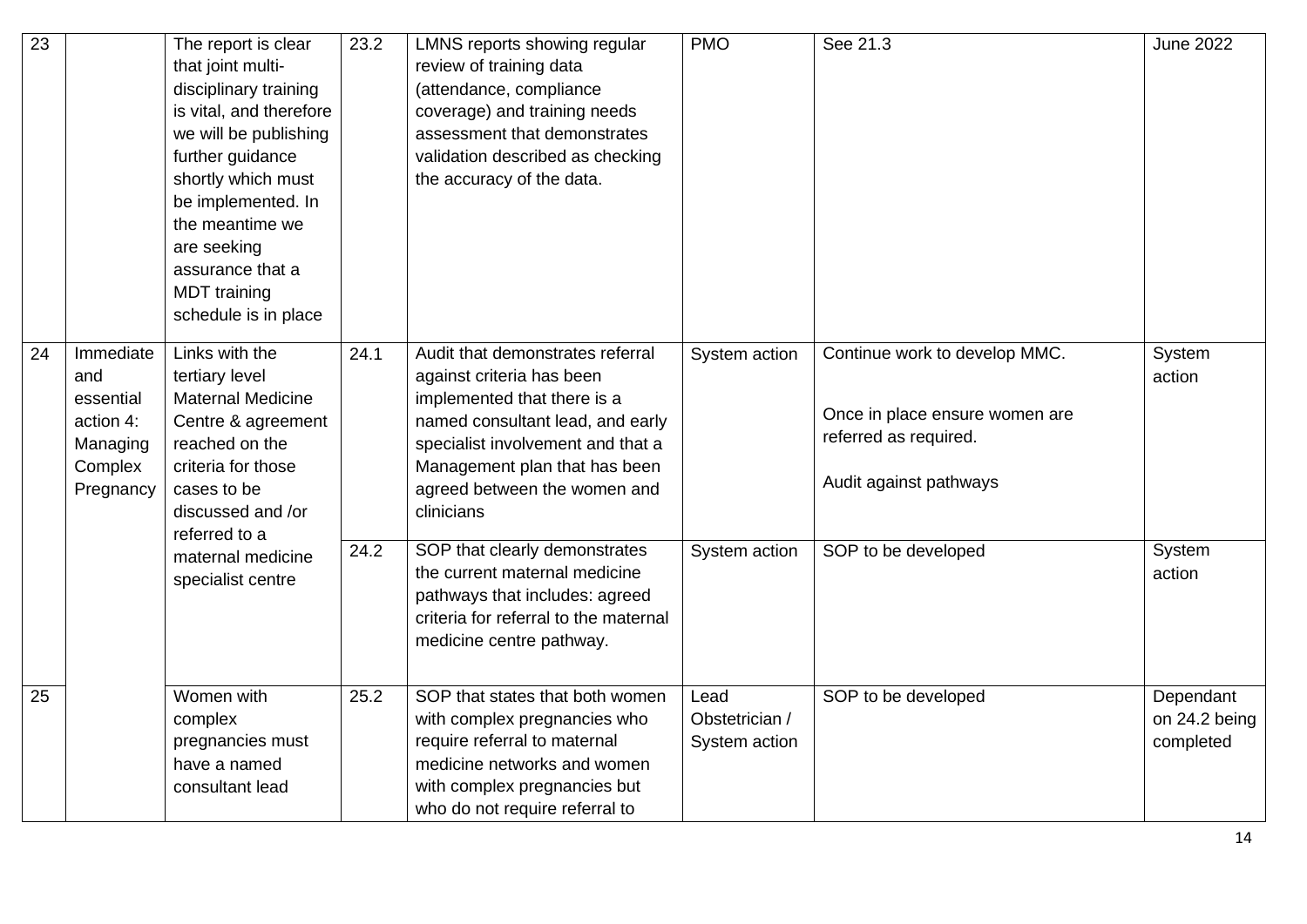|    |                                                                                                                                                         |      | maternal medicine network must<br>have a named consultant lead.                                                                                                                                                        |                                 |                                                                              |                   |
|----|---------------------------------------------------------------------------------------------------------------------------------------------------------|------|------------------------------------------------------------------------------------------------------------------------------------------------------------------------------------------------------------------------|---------------------------------|------------------------------------------------------------------------------|-------------------|
| 26 | Complex<br>pregnancies have<br>early specialist<br>involvement and<br>management plans<br>agreed                                                        | 26.1 | Audit of 1% of notes, where<br>women have complex<br>pregnancies to ensure women<br>have early specialist involvement<br>and management plans are<br>developed by the clinical team in<br>consultation with the woman. | Lead<br>Obstetrician            | Query to LMNS definition of 'early'<br>Audit of early specialist involvement | August 2022       |
|    |                                                                                                                                                         | 26.2 | SOP that identifies where a<br>complex pregnancy is identified,<br>there must be early specialist<br>involvement and management<br>plans agreed between the woman<br>and the teams.                                    | Lead<br>Obstetrician            | SOP to be developed                                                          | August 2022       |
| 27 | Compliance with all<br>five elements of the<br><b>Saving Babies' Lives</b>                                                                              | 27.1 | Audits for each element.                                                                                                                                                                                               | Audit lead                      | Audits for each element to be completed                                      | September<br>2022 |
|    | care bundle Version<br>$\overline{2}$                                                                                                                   | 27.2 | Guidelines with evidence for each<br>pathway                                                                                                                                                                           | Lead<br>Consultant              | Guidelines to be updated and ratified at<br>maternity guidelines group       | September<br>2022 |
| 28 | All women with<br>complex pregnancy<br>must have a named<br>consultant lead, and<br>mechanisms to<br>regularly audit<br>compliance must be<br>in place. | 28.2 | Submission of an audit plan to<br>regularly audit compliance                                                                                                                                                           | <b>ANC Lead</b><br>Consultant   | Update audit plan to include this element                                    | <b>June 2022</b>  |
| 29 | Understand what<br>further steps are                                                                                                                    | 29.1 | Agreed pathways                                                                                                                                                                                                        | System action<br>- linked to 24 | Continue engagement with MMC<br>development                                  | System<br>action  |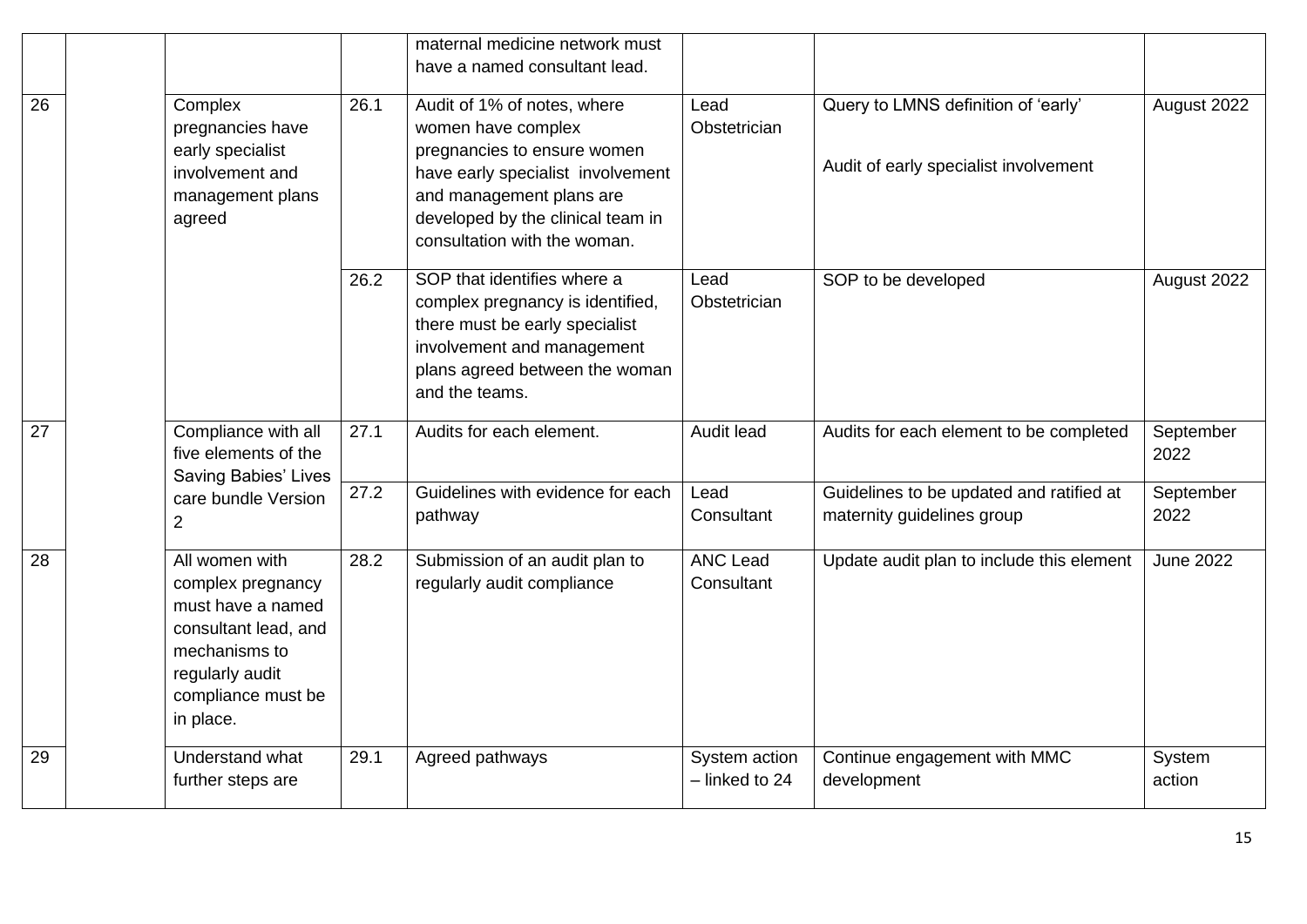|                 |                                                        | required by your<br>organisation to                                                                          | 29.2 | Criteria for referrals to MMC                                                                                                                        | System action<br>$-$ linked to 24                                                                                                         | Continue engagement with MMC<br>development       | System<br>action |                  |
|-----------------|--------------------------------------------------------|--------------------------------------------------------------------------------------------------------------|------|------------------------------------------------------------------------------------------------------------------------------------------------------|-------------------------------------------------------------------------------------------------------------------------------------------|---------------------------------------------------|------------------|------------------|
|                 |                                                        | support the<br>development of<br>maternal medicine<br>specialist centres                                     | 29.3 | The maternity services involved in<br>the establishment of maternal<br>medicine networks evidenced by<br>notes of meetings, agendas,<br>action logs. | System action<br>- linked to 24                                                                                                           | Collate agendas, minutes and action logs          | System<br>action |                  |
| 30              | Immediate<br>and<br>essential                          | All women must be<br>formally risk<br>assessed at every                                                      | 30.1 | How this is achieved within the<br>organisation.                                                                                                     | Safety and<br><b>Quality Matron</b>                                                                                                       | Information shared                                | <b>June 2022</b> |                  |
|                 | action 5:<br><b>Risk</b><br>Assessme<br>nt<br>Througho | antenatal contact so<br>that they have<br>continued access to<br>care provision by the<br>most appropriately |      | 30.2                                                                                                                                                 | Personal Care and Support plans<br>are in place and an ongoing audit<br>of 1% of records that<br>demonstrates compliance of the<br>above. | Safety and<br><b>Quality Matron</b>               | Audit of notes   | <b>June 2022</b> |
|                 | ut<br>Pregnancy                                        | trained professional                                                                                         | 30.3 | Review and discussed and<br>documented intended place of<br>birth at every visit.                                                                    | Safety and<br><b>Quality Matron</b>                                                                                                       | Audit of notes                                    | <b>June 2022</b> |                  |
|                 |                                                        |                                                                                                              | 30.5 | What is being risk assessed.                                                                                                                         | Safety and<br><b>Quality Matron</b>                                                                                                       | Audit of notes                                    | <b>June 2022</b> |                  |
| $\overline{31}$ |                                                        | Risk assessment<br>must include<br>ongoing review of                                                         | 31.1 | Evidence of referral to birth<br>options clinics                                                                                                     | <b>Birth Options</b><br>lead                                                                                                              | Demonstrable evidence of referral to be<br>gained | May 2022         |                  |
|                 | birth, based on the<br>developing clinical<br>picture. | the intended place of                                                                                        | 31.2 | Out with guidance pathway.                                                                                                                           | <b>Birth Options</b><br>lead                                                                                                              | Guidance to be developed                          | May 2022         |                  |
|                 |                                                        |                                                                                                              | 31.3 | Personal Care and Support plans<br>are in place and an ongoing audit<br>of 1% of records that<br>demonstrates compliance of the<br>above.            | Consultant<br>Midwife                                                                                                                     | Audit of 1% of notes                              | May 2022         |                  |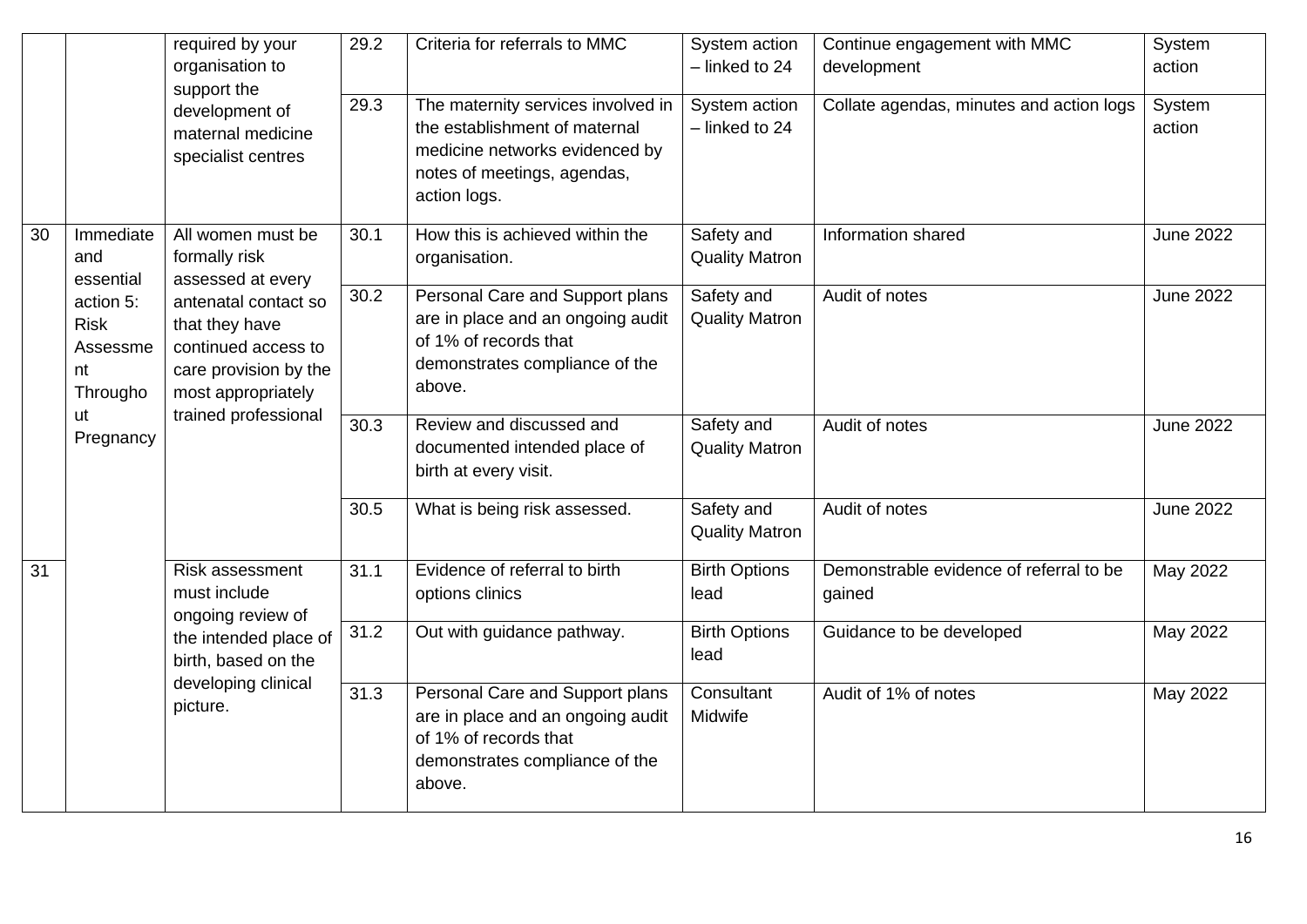| 33 |                               | A risk assessment at<br>every contact.<br>Include ongoing<br>review and<br>discussion of<br>intended place of<br>birth. This is a key   | 33.1 | Example submission of a<br>Personalised Care and Support<br>Plan (It is important that we<br>recognise that PCSP will be<br>variable in how they are<br>presented from each trust) | Quality &<br>Experience<br>Lead | Continue to develop use of PCSPs                                                                                                                                                                                    | September<br>2022 |
|----|-------------------------------|-----------------------------------------------------------------------------------------------------------------------------------------|------|------------------------------------------------------------------------------------------------------------------------------------------------------------------------------------|---------------------------------|---------------------------------------------------------------------------------------------------------------------------------------------------------------------------------------------------------------------|-------------------|
|    |                               | element of the<br><b>Personalised Care</b><br>and Support Plan<br>(PCSP). Regular<br>audit mechanisms<br>are in place to<br>assess PCSP | 33.2 | How this is achieved in the<br>organisation                                                                                                                                        | Quality &<br>Experience<br>Lead | PCSP are currently documented on JMIS<br>and a handheld paper document. Further<br>work is required to engagement work<br>planned to ensure all professionals are<br>aware of the importance of completing<br>this. | September<br>2022 |
|    |                               | compliance.                                                                                                                             | 33.3 | Personal Care and Support plans<br>are in place and an ongoing audit<br>of 5% of records that<br>demonstrates compliance of the<br>above.                                          | Quality &<br>Experience<br>Lead | Audit of 5% of notes                                                                                                                                                                                                | September<br>2022 |
|    |                               |                                                                                                                                         | 33.4 | Review and discussed and<br>documented intended place of<br>birth at every visit.                                                                                                  | Quality &<br>Experience<br>Lead | Continue to raise awareness and<br>educate staff to ensure review of place of<br>birth is documented at every appointment                                                                                           | September<br>2022 |
|    |                               |                                                                                                                                         | 33.6 | What is being risk assessed.                                                                                                                                                       | Quality &<br>Experience<br>Lead | Ensure all risks to the woman and<br>fetus/baby are appropriately considered<br>and documented.                                                                                                                     | September<br>2022 |
| 34 | Immediate<br>and<br>essential | Appoint a dedicated<br>Lead Midwife and<br>Lead Obstetrician                                                                            | 34.1 | Copies of rotas / off duties to<br>demonstrate they are given<br>dedicated time.                                                                                                   | Midwifery<br>Director /         | Copies of rotas / off duties to<br>demonstrate they are given dedicated<br>time, to be submitted.                                                                                                                   | <b>March 2022</b> |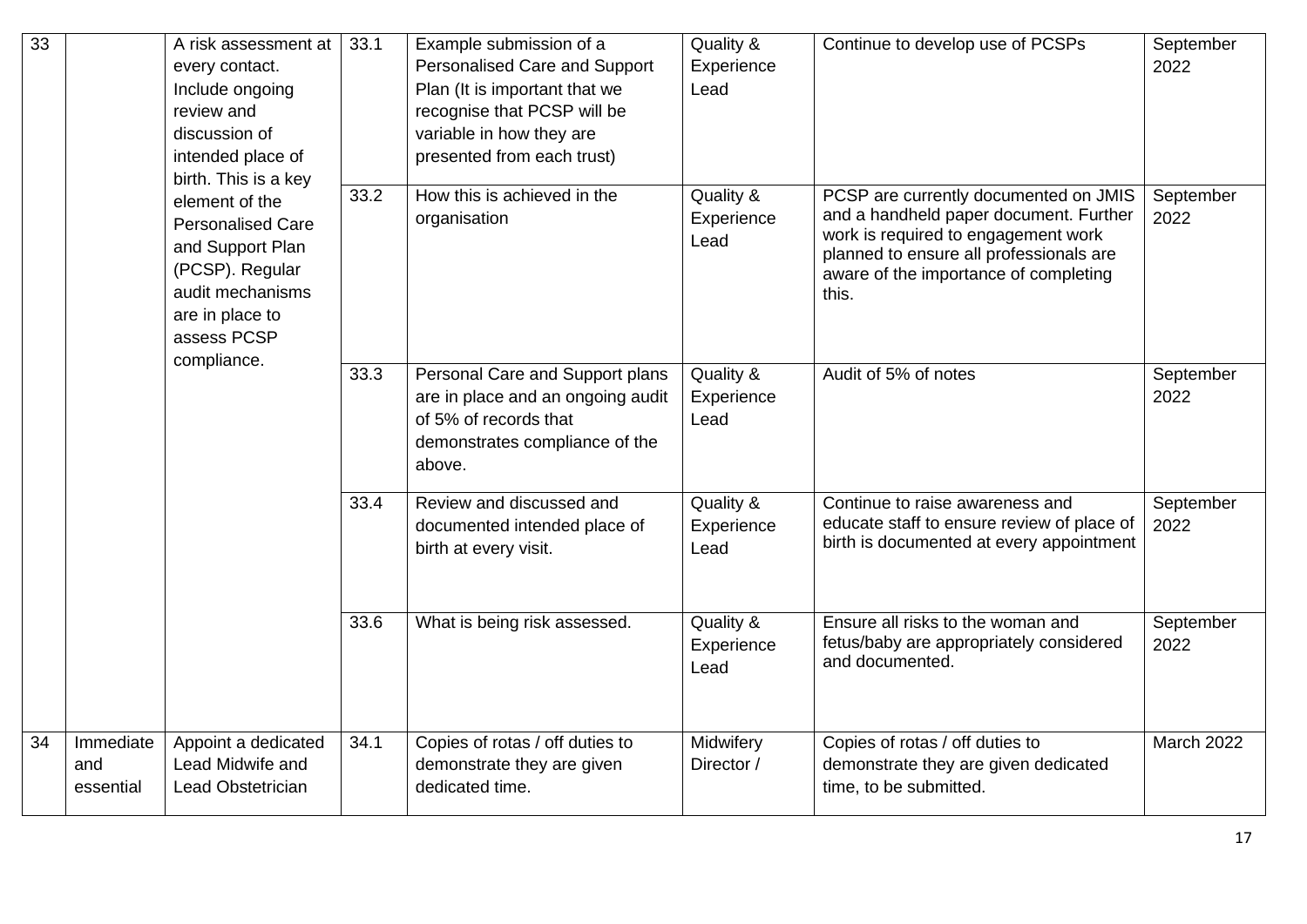|    | action 6:<br>Monitoring | both with<br>demonstrated                                                                                   |      |                                                                                                                                                                                    | Clinical<br><b>Director</b>                 |                                                                                                                     |                   |
|----|-------------------------|-------------------------------------------------------------------------------------------------------------|------|------------------------------------------------------------------------------------------------------------------------------------------------------------------------------------|---------------------------------------------|---------------------------------------------------------------------------------------------------------------------|-------------------|
|    | Fetal<br>Wellbeing      | expertise to focus on<br>and champion best<br>practice in fetal<br>monitoring                               | 34.2 | Examples of what the leads do<br>with the dedicated time E.G<br>attendance at external fetal<br>wellbeing event, involvement with<br>training, meeting minutes and<br>action logs. |                                             | Collate evidence of fetal wellbeing lead<br>work                                                                    | March 2022        |
|    |                         |                                                                                                             | 34.4 | Name of dedicated Lead Midwife<br>and Lead Obstetrician                                                                                                                            | Midwifery<br>Director/Clinic<br>al Director | Obstetrician and Midwife in place                                                                                   | March 2022        |
| 35 |                         | The Leads must be<br>of sufficient seniority<br>and demonstrated<br>expertise to ensure<br>they are able to | 35.1 | Consolidating existing knowledge<br>of monitoring fetal wellbeing                                                                                                                  | Lead<br>Obstetrician                        | Fetal monitoring leads to engage in<br>regional and national forums to develop<br>and consolidate their knowledege. | September<br>2022 |
|    |                         | effectively lead on<br>elements of fetal<br>health                                                          | 35.2 | Ensuring that colleagues engaged<br>in fetal wellbeing monitoring are<br>adequately supported e.g clinical<br>supervision                                                          | Lead<br>Obstetrician                        | Plan and embed clinical supervision for<br>the fetal wellbeing leads                                                | September<br>2022 |
|    |                         |                                                                                                             | 35.3 | Improving the practice & raising<br>the profile of fetal wellbeing<br>monitoring                                                                                                   | Lead<br>Obstetrician                        | Gain evidence of the practice undertaken<br>by the fetal monitoring leads and ensure<br>this is widely shared.      | September<br>2022 |
|    |                         |                                                                                                             | 35.4 | Interface with external units and<br>agencies to learn about and keep<br>abreast of developments in the<br>field, and to track and introduce<br>best practice.                     | Lead<br>Obstetrician                        | Ensure appropriate links are in place.<br>Gain evidence of best practice<br>introduced as a result                  | September<br>2022 |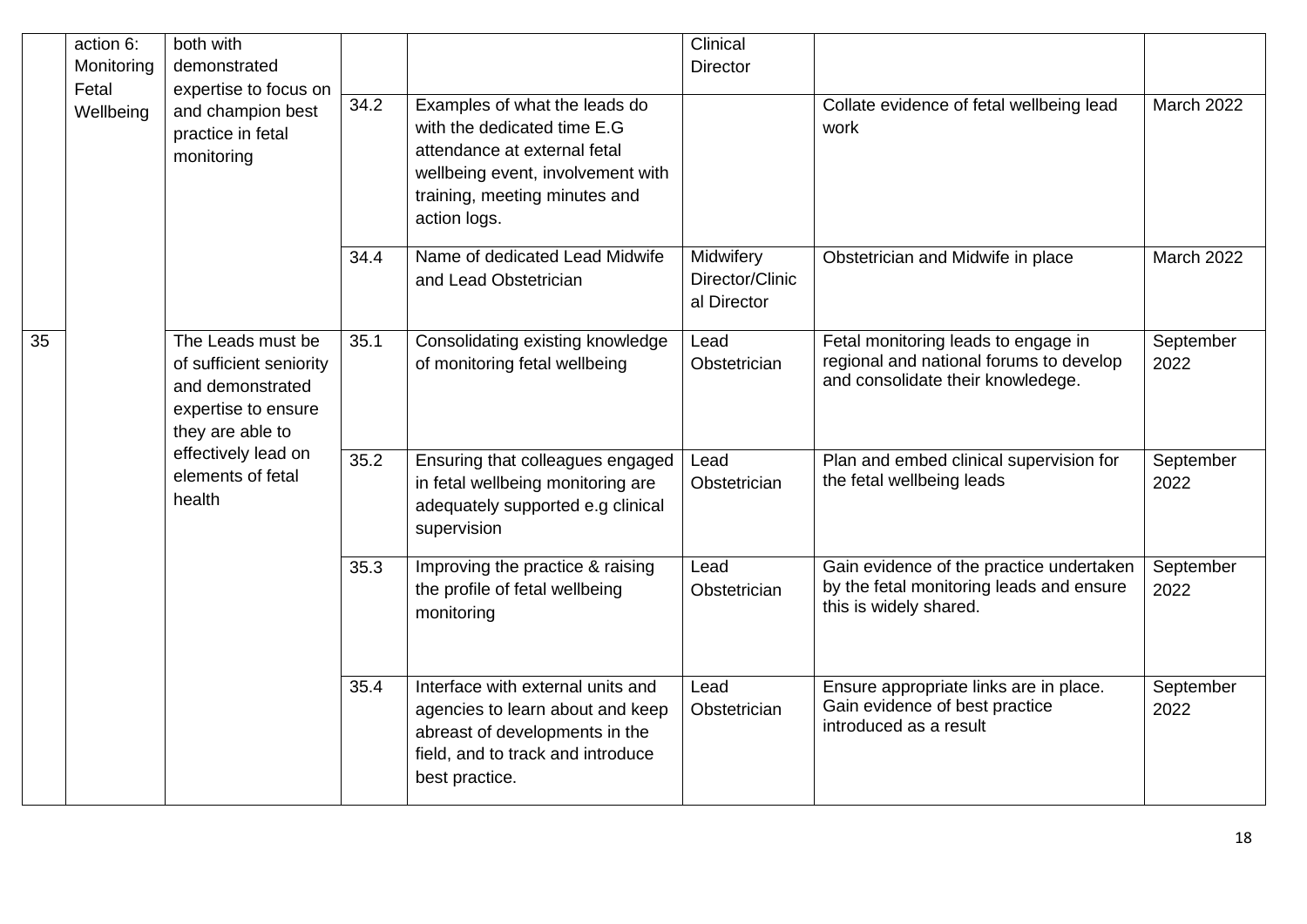|    |                                                                   |                                                                                                                                                                                                                            | 35.6 | Keeping abreast of developments<br>in the field                                                                                                                                                                                                                      | Lead<br>Obstetrician                     | Fetal wellbeing leads to ensure they<br>have protected time for learning and<br>development. | September<br>2022      |
|----|-------------------------------------------------------------------|----------------------------------------------------------------------------------------------------------------------------------------------------------------------------------------------------------------------------|------|----------------------------------------------------------------------------------------------------------------------------------------------------------------------------------------------------------------------------------------------------------------------|------------------------------------------|----------------------------------------------------------------------------------------------|------------------------|
|    |                                                                   |                                                                                                                                                                                                                            | 35.7 | Lead on the review of cases of<br>adverse outcome involving poor<br>FHR interpretation and practice.                                                                                                                                                                 | Lead<br>Obstetrician                     | Engaged in rapid review meetings                                                             | September<br>2022      |
|    |                                                                   |                                                                                                                                                                                                                            | 35.8 | Plan and run regular<br>departmental fetal heart rate<br>(FHR) monitoring meetings and<br>training.                                                                                                                                                                  | Lead<br>Obstetrician                     | CTG meetings in place.                                                                       | September<br>2022      |
| 39 | Immediate<br>and<br>essential<br>action 7:<br>Informed<br>Consent | Trusts ensure<br>women have ready<br>access to accurate<br>information to<br>enable their<br>informed choice of<br>intended place of<br>birth and mode of<br>birth, including<br>maternal choice for<br>caesarean delivery | 39.2 | Submission from MVP chair rating<br>trust information in terms<br>of: accessibility (navigation,<br>language etc) quality of info (clear<br>language, all/minimum topic<br>covered) other evidence could<br>include patient information<br>leaflets, apps, websites. | MVP/Quality<br><b>Lead Matron</b>        | Improve access to information available<br>on internet                                       | <b>July 2022</b>       |
| 41 |                                                                   | Women must be<br>enabled to<br>participate equally in                                                                                                                                                                      | 41.1 | An audit of 1% of notes<br>demonstrating compliance.                                                                                                                                                                                                                 | MVP/Quality<br><b>Lead Matron</b>        | Audit to be developed                                                                        | December<br>2022       |
|    |                                                                   | all decision-making<br>processes                                                                                                                                                                                           | 41.2 | CQC survey and associated<br>action plans                                                                                                                                                                                                                            | <b>MVP/Quality</b><br><b>Lead Matron</b> | CQC survey action plan to be updated                                                         | <b>March 2022</b>      |
|    |                                                                   |                                                                                                                                                                                                                            | 41.3 | SOP which shows how women<br>are enabled to participate equally<br>in all decision making processes<br>and to make informed choices                                                                                                                                  | MVP/Quality<br><b>Lead Matron</b>        | SOP to be developed                                                                          | June $20\overline{22}$ |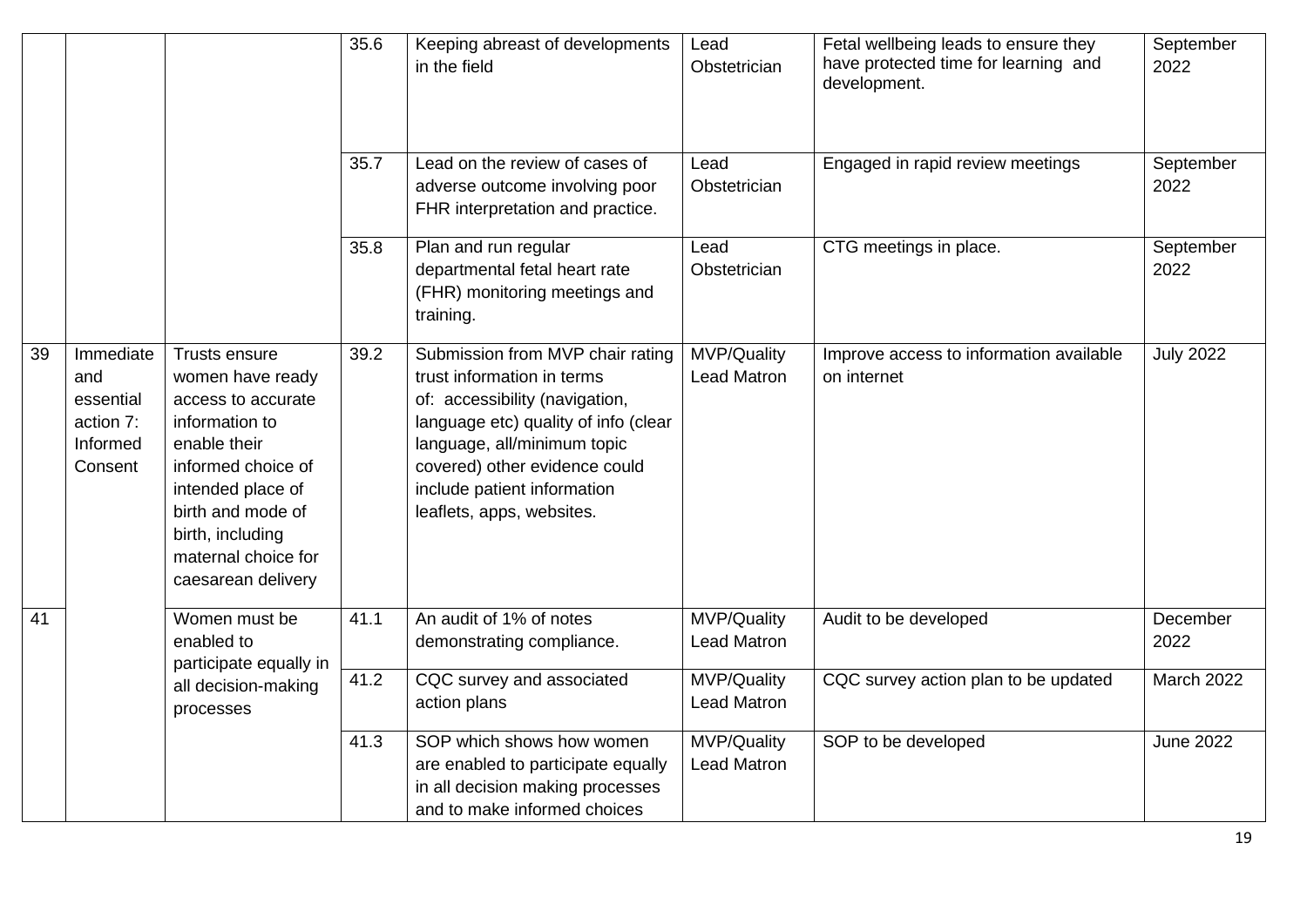|                 |                                                                                                          |      | about their care. And where that<br>is recorded.                                                                                                                                                                                                                                                                                     |                                                          |                                                        |                  |
|-----------------|----------------------------------------------------------------------------------------------------------|------|--------------------------------------------------------------------------------------------------------------------------------------------------------------------------------------------------------------------------------------------------------------------------------------------------------------------------------------|----------------------------------------------------------|--------------------------------------------------------|------------------|
| 42              | Women's choices<br>following a shared<br>and informed<br>decision-making<br>process must be<br>respected | 42.1 | An audit of 5% of notes<br>demonstrating compliance, this<br>should include women who have<br>specifically requested a care<br>pathway which may differ from<br>that recommended by the<br>clinician during the antenatal<br>period, and also a selection of<br>women who request a caesarean<br>section during labour or induction. | MVP/Quality<br><b>Lead Matron</b>                        | Audit to be developed - to link to Birth<br>options    | May 2022         |
|                 |                                                                                                          | 42.2 | SOP to demonstrate how<br>women's choices are respected<br>and how this is evidenced<br>following a shared and informed<br>decision-making process, and<br>where that is recorded.                                                                                                                                                   | <b>Quality Lead</b><br>Matron /<br>Consultant<br>Midwife | SOP to be developed                                    | <b>June 2022</b> |
| $\overline{44}$ | Pathways of care<br>clearly described, in<br>written information in                                      | 44.1 | Co-produced action plan to<br>address gaps identified                                                                                                                                                                                                                                                                                | MVP/Quality<br><b>Lead Matron</b>                        | Improve access to information available<br>on internet | <b>July 2022</b> |
|                 | formats consistent<br>with NHS policy and<br>posted on the trust                                         | 44.2 | Gap analysis of website against<br>Chelsea & Westminster<br>conducted by the MVP                                                                                                                                                                                                                                                     | MVP/Quality<br><b>Lead Matron</b>                        | Improve access to information available<br>on internet | <b>July 2022</b> |
|                 | website.                                                                                                 | 44.3 | Information on maternal choice<br>including choice for caesarean<br>delivery.                                                                                                                                                                                                                                                        | MVP/Quality<br><b>Lead Matron</b>                        | Improve access to information available<br>on internet | <b>July 2022</b> |
|                 |                                                                                                          | 44.4 | Submission from MVP chair rating<br>trust information in terms<br>of: accessibility (navigation,<br>language etc) quality of info (clear                                                                                                                                                                                             | MVP/Quality<br><b>Lead Matron</b>                        | Improve access to information available<br>on internet | <b>July 2022</b> |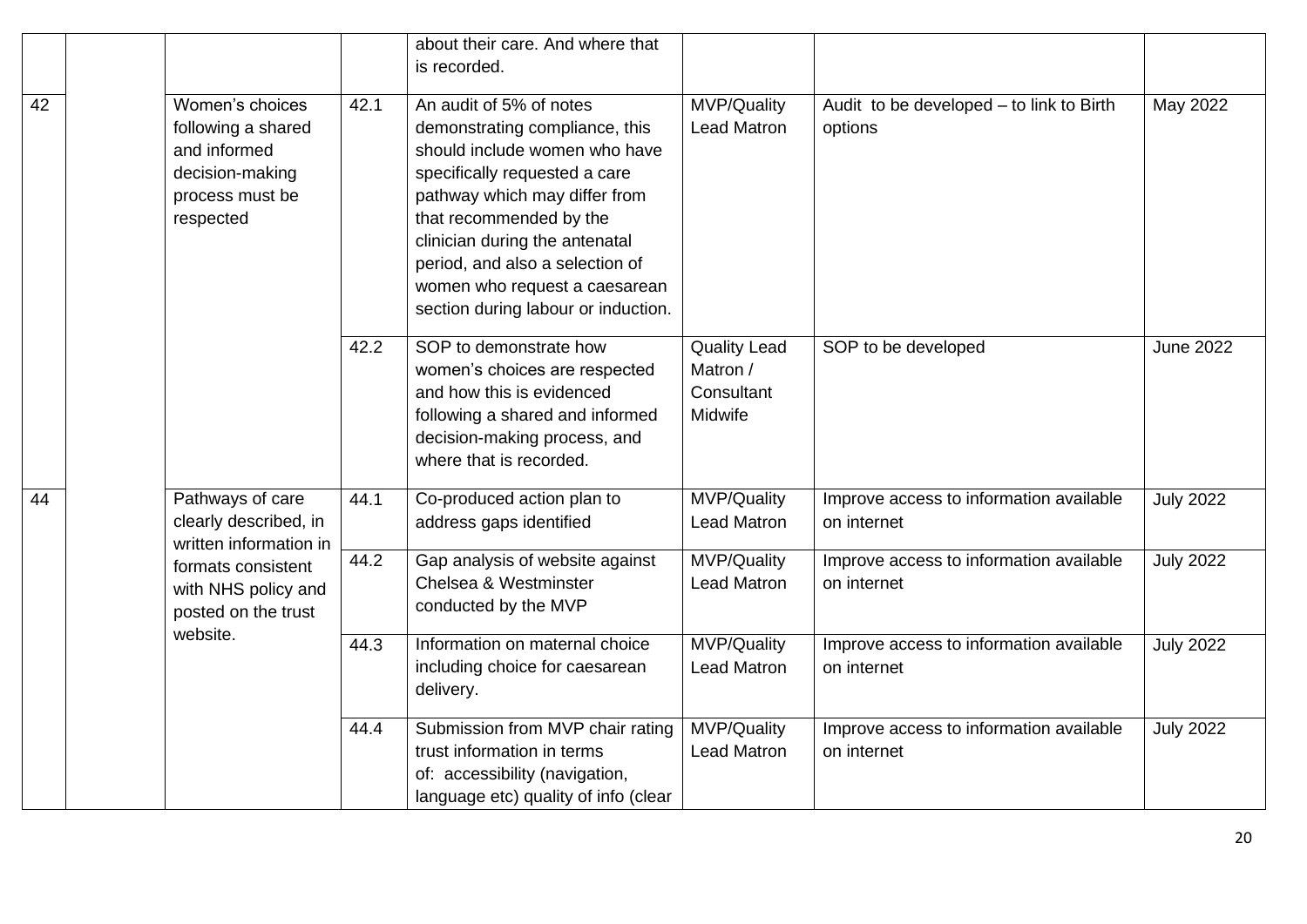|    |                                     |                                                                                                                        |      | language, all/minimum topic<br>covered) other evidence could                                                              |                                     |                                                                               |                   |
|----|-------------------------------------|------------------------------------------------------------------------------------------------------------------------|------|---------------------------------------------------------------------------------------------------------------------------|-------------------------------------|-------------------------------------------------------------------------------|-------------------|
|    |                                     |                                                                                                                        |      | include patient information                                                                                               |                                     |                                                                               |                   |
|    |                                     |                                                                                                                        |      | leaflets, apps, websites.                                                                                                 |                                     |                                                                               |                   |
| 45 | Section 2:<br>Workforce<br>Planning | Demonstrate an<br>effective system of<br>clinical workforce                                                            | 45.2 | Evidence of reviews 6 monthly for<br>all staff groups and evidence<br>considered at board level.                          | Midwifery<br><b>Director</b>        | <b>Collate Trust Board discussion minutes</b><br>regarding midwifery staffing | September<br>2022 |
|    |                                     | planning to the<br>required standard                                                                                   | 45.3 | Most recent BR+ report and<br>board minutes agreeing to fund.                                                             | Midwifery<br><b>Director</b>        | <b>Collate Trust Board discussion minutes</b><br>regarding midwifery staffing | September<br>2022 |
| 46 |                                     | Demonstrate an<br>effective system of<br>midwifery workforce<br>planning to the<br>required standard?                  | 46.1 | Most recent BR+ report and<br>board minutes agreeing to fund.                                                             | Midwifery<br><b>Director</b>        | Collate Trust Board discussion minutes<br>regarding midwifery staffing        | September<br>2022 |
| 48 |                                     | Describe how your<br>organisation meets<br>the maternity<br>leadership<br>requirements set out<br>by the Royal College | 48.1 | Action plan where manifesto is<br>not met                                                                                 | Midwifery<br><b>Director</b>        | Update action plan                                                            | <b>July 2022</b>  |
|    |                                     | of Midwives in<br>Strengthening<br>midwifery<br>leadership: a<br>manifesto for better<br>maternity care:               | 48.2 | Gap analysis completed against<br>the RCM strengthening midwifery<br>leadership: a manifesto for better<br>maternity care | MIdwifery<br><b>Director</b>        | Updated GAP analysis completed                                                | <b>March 2022</b> |
| 49 |                                     | Providers to review<br>their approach to<br>NICE guidelines in                                                         | 49.1 | Audit to demonstrate all<br>guidelines are in date.                                                                       | Governance<br>Lead/Audit<br>Midwife | Guidelines compliance monthly audit                                           | September<br>2022 |